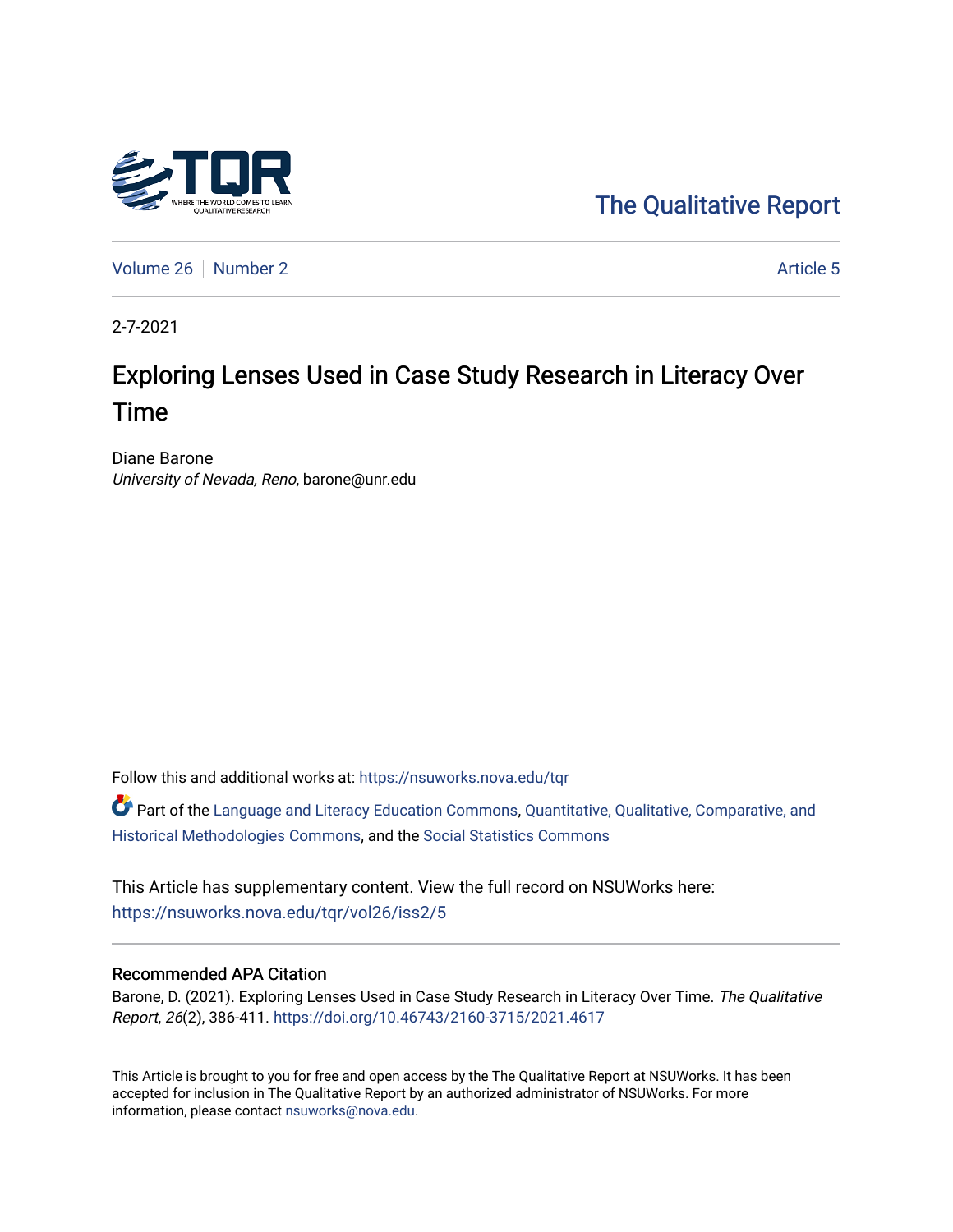

## Exploring Lenses Used in Case Study Research in Literacy Over Time

## Abstract

This study is a case study analysis where book length case studies were aggregated for review. The review focused on the lenses that researchers used to analyze their data. The results indicated most case studies used a neutral lens where careful description of a literacy event was the goal. A few researchers moved to a critical lens of positioning theory to describe their results. Historical shifts and issues were shared that included a focus on participants and lenses and views of teachers.

## Keywords

case study, literacy, lenses, historical

### Creative Commons License



This work is licensed under a [Creative Commons Attribution-Noncommercial-Share Alike 4.0 License](https://creativecommons.org/licenses/by-nc-sa/4.0/).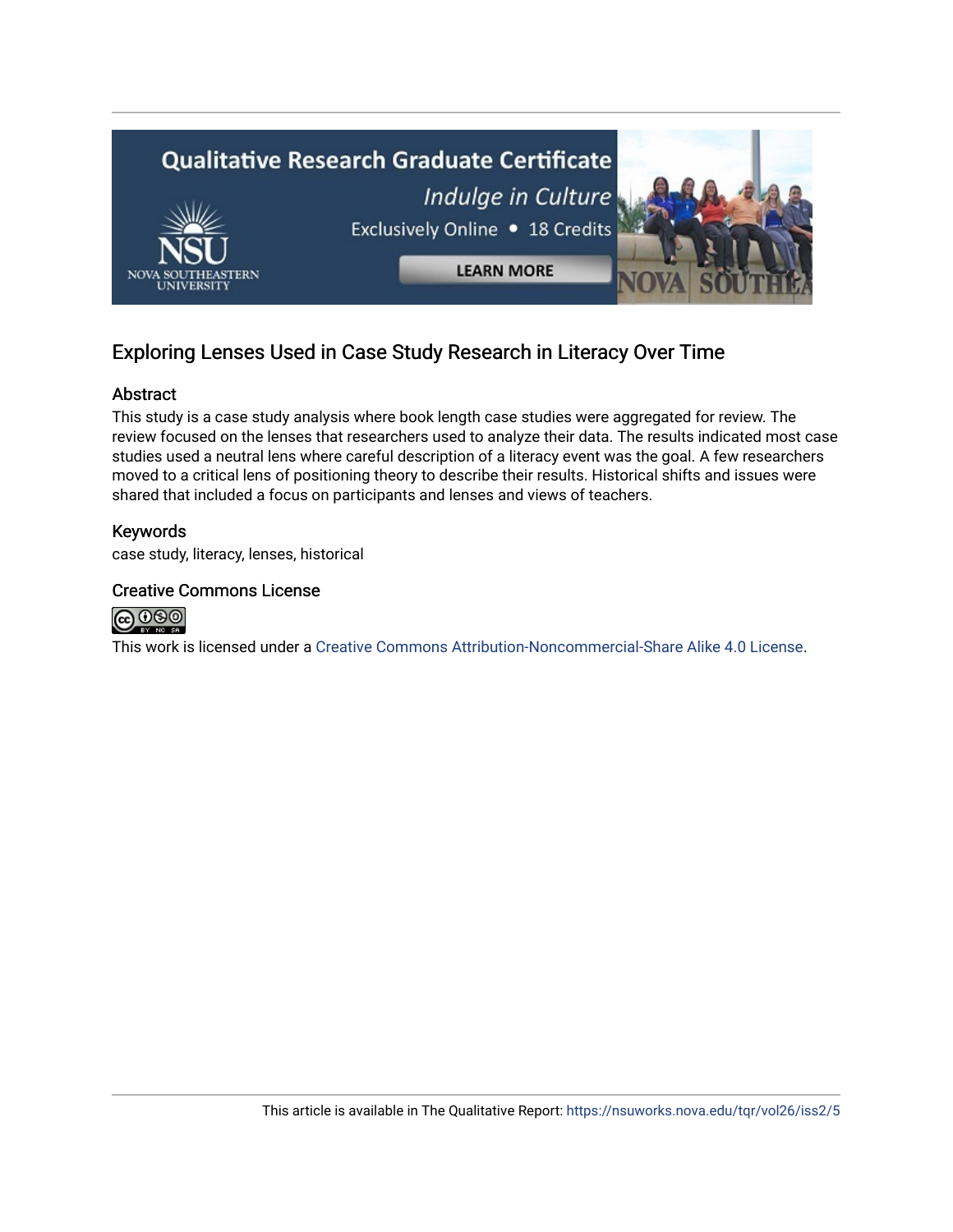

## **Exploring Lenses Used in Case Study Research in Literacy Over Time**

Diane Barone University of Nevada, Reno

This study is a case study analysis where book length case studies were aggregated for review. The review focused on the lenses that researchers used to analyze their data. The results indicated most case studies used a neutral lens where careful description of a literacy event was the goal. A few researchers moved to a critical lens of positioning theory to describe their results. Historical shifts and issues were shared that included a focus on participants and lenses and views of teachers.

*Keywords:* case study, literacy, lenses, historical

Instead of viewing a child at a particular time and place, we can see the same child fulfilling institutional acceptable roles in one context and problematic roles in another; we see children flirting with positive student identities or claiming dominance on the playground. (Compton-Lilly, 2007, pp. 114-115)

Compton-Lilly (2007) highlights the complexity of case study research. She confirms that case study moves beyond just having a number representing a student's literacy growth. Case studies reveal the conundrums experienced by teachers as they support a child's learning. Because of the complexity of case study, researchers engage in the collection of a rich data set to answer their research questions.

Case studies allow a reader to share in the complicated understandings of literacy teaching and learning. They offer a view into teacher decision-making, the starts and pauses in student learning, and the connections between families and schools. In essence, case studies reveal the beauty and warts associated with literacy teaching and learning.

Qualitative approaches initially began in literacy studies in the United States (Erickson, 2013; Erickson, 2018; Merriam, 1988). Yin (2014) discussed how case studies offered advantages over other research designs as they provided insights into student learning. Dyson and Genishi (2005) concurred as they saw case study as "Weaving together the contextual threads so that a quilt of persuasive images – a coherent narrative – emerges" (pp. 112-113). Case study, in particular, has been important in literacy research to showcase children's development in literacy, instructional practices, and student diversity.

The importance of case study research has even continued when the federal government devalued all research that did not have a quantitative design. For example, Yin (2014) noted that even with the federal push for random assignment designs, there was an increase in the frequency of case study research as observed in Google Ngram Viewer [\(http://books.google.com/ngrams\)](http://books.google.com/ngrams). Although there were still more studies using survey research, experimental designs, and random assignment, their frequency was decreasing as case study research was increasing.

The increase in case studies might be because they offer a unique view into literacy development and instruction as they are narrowly focused on children. Over time, they balance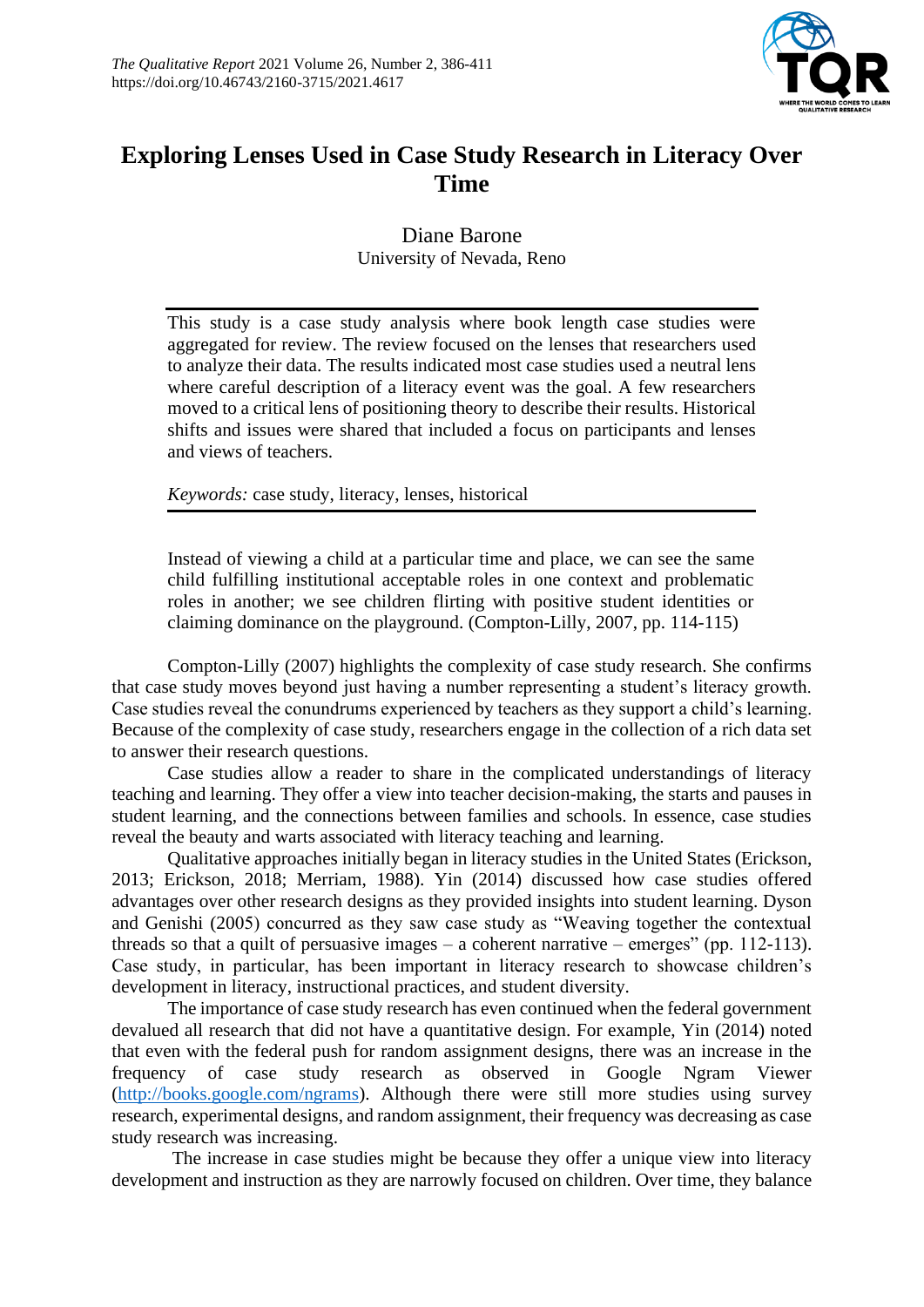more time-limited research studies and those designed quantitatively. However, they are most often read individually, and as a result, the collective historical importance of case studies within literacy is infrequently revealed.

Rather than just focusing on literacy, however, this study moves to considering how the data in each case study were analyzed. A look at the lenses that were chosen over time allows a window into their purposes and their interpretations, as well as how they have shifted in perspective (Jackson & Mazzei, 2012).

#### **Theoretical Grounding**

Although case study is a frequently chosen design, an exact definition of case study is complicated to determine (Flyvbjerg, 2011; Schwandt & Gates, 2018). Stake (2008) defines a case study as an individual, bounded system for study. Yin (2014) identifies case study as empirical inquiry that investigates a phenomenon in a real-world context. These definitions are rather straightforward; however, they focus predominantly on participants and context, rather than methodology.

Merriam (1988) defined four additional characteristics that are essential when defining this research design. They included "particularistic" in that the study is centered on a particular situation, program, event, phenomenon, or person; "descriptive" in that the researcher gathers rich description of the object of study; "heuristic" as the study enriches a reader's understanding, and "inductive" as the data drives the understandings that emerge from the study. In summary, case study is defined as "an intensive, holistic description and analysis of a single entity, phenomenon, or social unit" (Merriam, 1988, p. 16).

In an effort to counter criticisms surrounding case study, expectations for quality case study research were clearly described. Tight (2017) suggested rigorous, carefully crafted studies included a focus on the particular and must consist of in-depth description, were holistic with a goal of understanding, represented the typical, exemplary, critical, or extreme case to counter issues of generalizability, and were clearly bounded so the research is feasible. Further, Kyburz-Graber (2004) concurred in that she identified that rigorous case study was demanding and required researchers to carefully analysis and present their multiple sources of data. However, these descriptions of case study research fail to identify the importance of the use of a theoretical lens. The data that is collected within a case study must be analyzed to move to interpretation (Jackson & Mazzei, 2012). McMillan and Schumacher (2001) suggest theories or theoretical lens offer researchers a way to construct their interpretations, where the theory provides insights about the phenomenon. Anfara and Mertz (2015) offer theories result in explanations about the collected and analyzed data set.

In summary, case study is a popular design for literacy researchers and each study is guided by a particular goal. Further, quality elements of rigorous case study are essential for researchers to consider when creating their study. Moreover, the use of a theoretical lens offers a guide for interpreting data.

#### **Case Studies and Literacy**

The work of Dyson and Genishi (2005) connects case study research and literacy. These scholars suggest case studies offer a view into the meaning that students and teachers create in particular contexts. They suggest researchers, during case study investigations, focus on certain aspects of classrooms and marginalize others. This narrowing of focus is critical as there are multiple layers of complexity within classroom settings such as social interaction, instructional approaches, and learning expectations. It is not possible to focus on all these elements simultaneously. When creating the representation of results, they write, "field notes, interview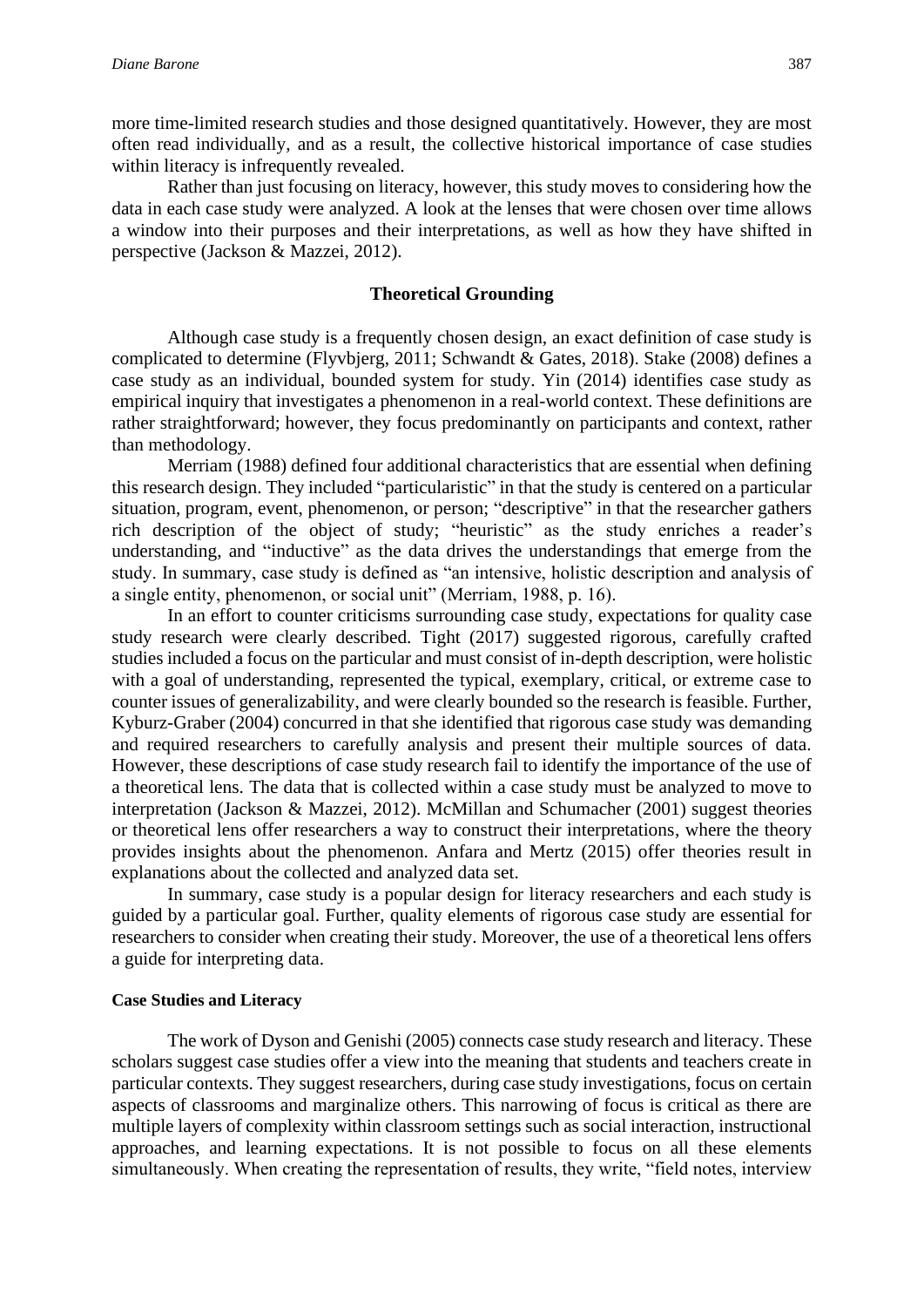transcripts, children's products, and curricular documents – all of which need to be woven together to construct 'the case.' That is, like other case study researchers, we are makers of quilts, aiming to assemble images that probe the nature of our phenomenon" (p. 90).

What is missing in these descriptions of case studies is a focus on the theoretical lens or the epistemological perspective a researcher used to interpret data (Rossman & Rallis, 2017). While case studies have been important for literacy researchers over time, I wondered how researchers chose to analyze their data. This study of literacy case studies explored the shifts in theoretical lenses or epistemological perspectives used for data interpretation. These shifts were important as they offered details about the construction of meaning within case studies over time.

#### **Method**

Lucas (1974) recognized the importance of reports that aggregated data from multiple studies. In essence, these reports built a body of research about a topic by synthesizing the results across multiple studies. Lucas expanded on this idea by identifying the case survey method where case studies were aggregated based on specific criteria. While I did not follow the exact method described by Lucas, I did synthesize findings among studies. Similar to Lucas, Sandelowski and Barroso (2003) conducted an integration study where they analyzed the findings of qualitative studies focused on HIV-positive women. These researchers identified sorting information from the studies was often difficult because "there is less certainty concerning what to record because the methodology of qualitative metasynthesis is still in the early stages of development" (p. 905).

In this study, the theoretical lens or epistemological perspective was viewed historically to identify how data were interpreted or analyzed. The challenge related to such an analysis was that the use of theoretical lens of epistemological perspectives have changed historically. While it is currently expected that a researcher explicitly identifies the theoretical lens used in his or her analysis; earlier researchers did not have this expectation. Similar to the analysis conducted by Sandelowski and Barroso (2003), findings were used to identify the epistemological perspective utilized by the researcher as this information was often not evident in the method section. The following criteria were used for a study's inclusion. First, case studies were selected to be representative of case study research that was conducted during particular time periods. In other words, when many researchers used similar epistemological perspectives, one study was used to represent the similar interpretations. Second, the studies were at least one year in length and published in book format. By limiting the corpus to book length case studies, more details about the cases were shared because of the removal of page length limitations. Further, the case studies were published by educational publishers that required peer review of the book. Third, the studies focused on key literacy aspects. Although language is considered to be a part of literacy, these studies were removed as their focus was most often on development and did not have multiple data sources. Fourth, the studies were published in English. Finally, the cases all centered on children from birth through elementary school.

A multilevel, recursive search was conducted to identify case study research studies. Multiple sources were used and included recommendations from researchers, library searches, academic publisher websites reviews, and citations in research articles and books. Once the entire corpus was revealed, literacy case studies were selected that represented the theoretical lens or epistemological interpretation trends of the time period. See Appendix B for all the studies that were included in the analysis.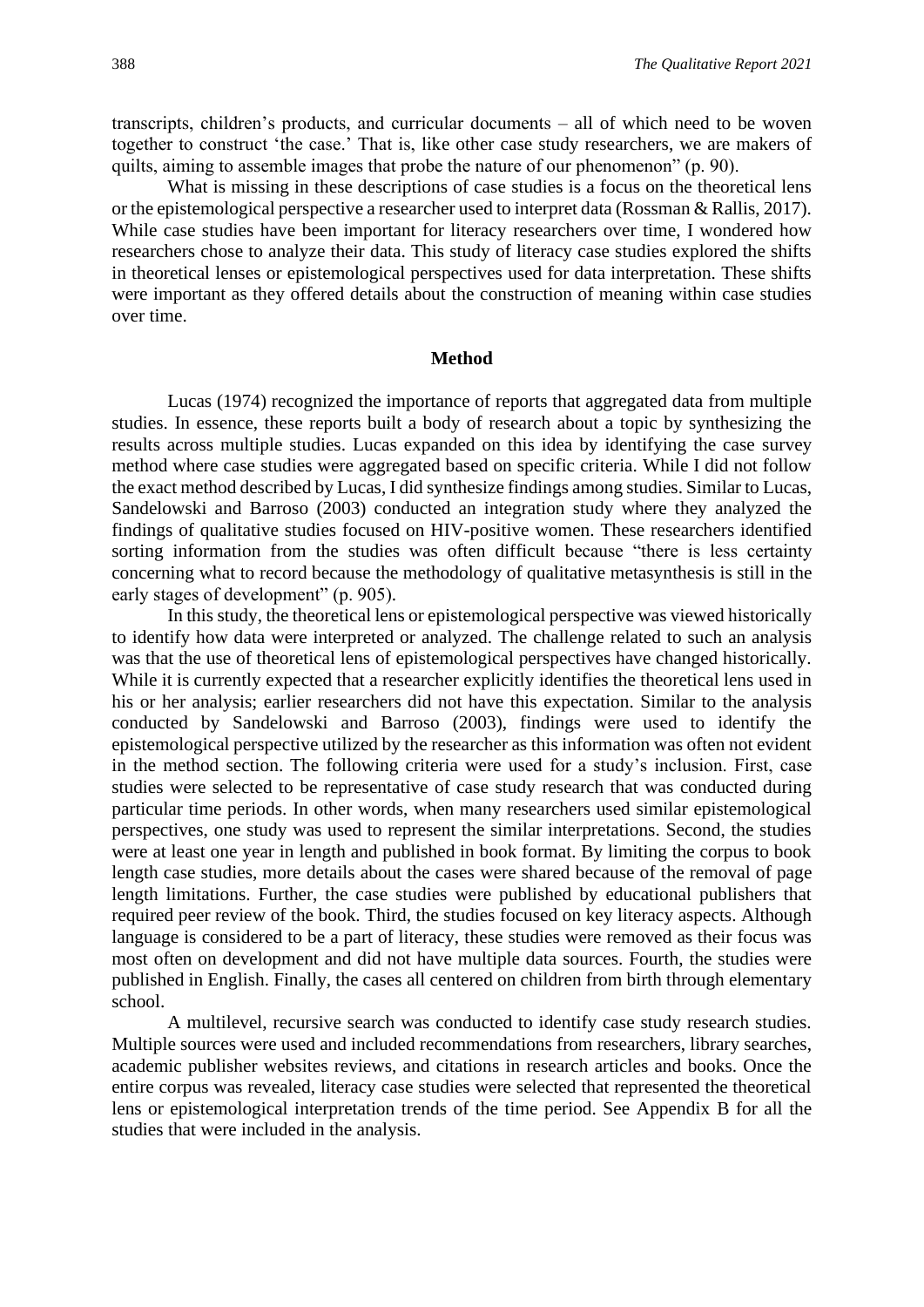#### **Researcher Background**

Case study methodology always intrigued me from my own studies to those I have read. While I value quantitative studies, I appreciate the nuanced details of student learning that appear in case study research. I teach qualitative research classes at my university and through these classes I collaborate with students as they create their own case studies. Through these collaborations, I have observed the difficulty and complexity of using a theoretical lens for data interpretation. Additionally, I have written about qualitative case studies (Barone, 2011) and presented on this methodology at conferences. Moreover, I am interested in how researchers use theoretical lenses to interpret their data as they offer a window into their epistemological beliefs held during specific historical times. While I have explored literacy case studies individually, I believe the importance of this work overtime is lost in these individual explorations. Therefore, a synthesis of the interpretive results was called for to better understand literacy case studies historically.

#### **Data Collection**

Once the case studies were identified, I read each book two times to determine details of the design, the theoretical lens or epistemological perspective used in data analysis, and outcomes. Following the reading of each book, a table was created to identify details of the study, highlight important outcomes, and share important quotes from the book. I wanted to maintain the voices of the researchers, so I relied on direct quotes, rather than a synthesis of each study. Their words often revealed how a lens was used in data interpretation, especially when the theoretical lens was not explicitly identified.

#### **Data Analysis**

Data began to be analyzed as each book was read and information was placed into a table. Each review was revisited during the second reading of the book to add additional detail. For example, for each book the author, title, and year of publication were identified, then the participants and design were reported. This information allowed the book to be viewed historically and identified the participants in the study. The design was important to consider for the lens was typically revealed here. It also shared details about research questions which also provided a window into the lens used for data analysis. If evident, connections to other research were noted as they indicated a particular theoretical perspective that the researcher was drawing upon for this study, and finally, important quotes were recorded so the voice of the researcher was retained. See Figure 1 for a brief example of this table information. This organization allowed for a historical analysis that focused on theoretical interpretations or the epistemological stance used in interpretation of the data set. The lenses were easily determined if researchers shared them explicitly in their method section. However, most often the lens that was used had to be extracted from the research question, the expert researchers that were identified, and from the results. Following this analysis, a critical review of the studies occurred showcasing historical shifts in how studies were framed. To ensure that this interpretation of the studies was trustworthy, another qualitative researcher read 10 of the books and conducted similar notetaking to determine consistency in findings.

#### **Limitations**

The limitations for this study centered on the selection of representative cases. There may have been studies that were missed that could have contributed to this study. However, to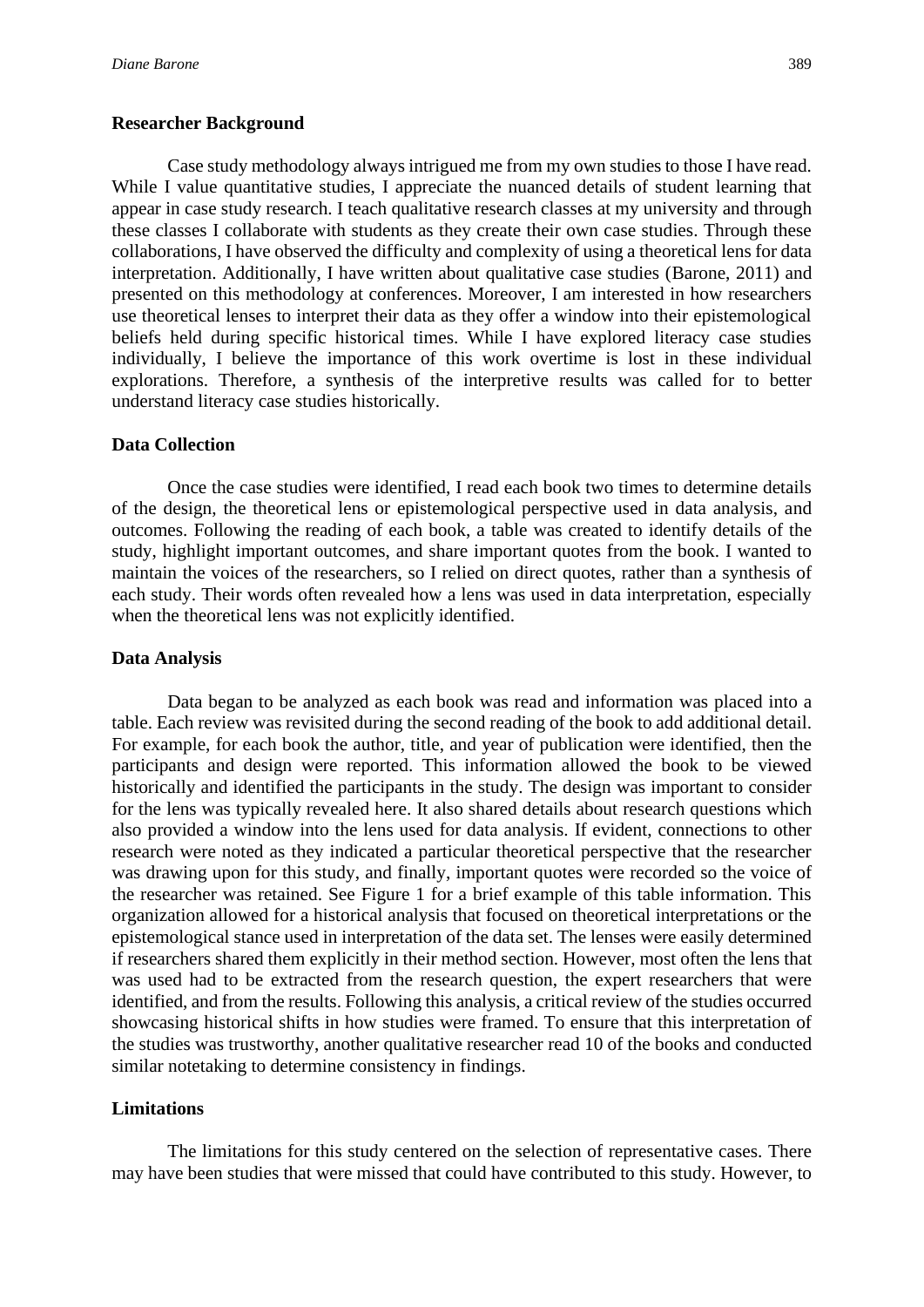counter this limitation, multiple searches were conducted to find book length case studies. Another limitation was the narrowing to book length case studies. This choice was important as the earliest case studies did not appear as articles and would have been dismissed by not focusing on books.

#### **Results**

The results section is organized around an historical view of the studies. Following this analysis, a view to the historical shifts in case studies and issues centered on the cases is presented.

#### **A Historical View of Case Studies in Literacy**

This review starts with the earliest studies from the fifties and seventies and continues to present day.

#### *Earliest Studies: The Fifties to the Seventies*

The earliest case studies were grounded in careful observation (Erickson, 2018). Further, the researchers created a detailed report of the phenomenon under study (Schwandt & Gates, 2018). Their analyses were grounded in the data collected, and for the most part they were careful to describe and leave interpretation to the reader (Merriam, 1988).

The earliest case studies (Butler, 1975; White, 1956) centered on a daughter (White, 1956) and granddaughter who was disabled with a genetic disorder (Butler, 1975). These children and the researchers were White and considered middle class. Both studies lasted three years, and the researchers engaged in retrospective note taking following book-reading episodes to look at connections between books and personal experiences. Both researchers worked with Clay and were influenced by her careful observations of children during literacy events (Clay, 1979). The details of their journals were neutral in description. Moreover, in their reports, the voices of the children were rarely heard; rather, the only voice given space was that of the researcher.

White noted the importance of children reading books that reflected their home experiences. Similarly, Butler observed her granddaughter responding to books. She observed the importance of rereading books and personal connections to text. Moreover, Butler set the groundwork for further exploration of the importance of social settings in the learning of young children. She wrote, "The effects of the particular environment to which the child is exposed – exercise some effect on the rate at which he will pass through the essential stages from birth onwards" (p. 90). Her quote is interesting as it sounds like the results shared in quantitative reports.

Lightfoot (1978) moved to students and parents she was not familiar with. She modified her case study focus by studying how far apart families and schools were. Her study differed from others during this period of time, as she chose to critically analyze her data set. She wrote, "No matter how teachers might try to separate and isolate the classroom environment from the surrounding context of community life, the sociocultural and political perspectives of teachers (and children) pervade the atmosphere and shape the course of events" (p. 7). She continued by recommending teachers move beyond individual events, such as a mother out of work, to define the success of a child. She warned if teachers clung to idealized, middle class family expectations; they would not support the literacy learning of all students. Lightfoot was a trailblazer by considering family and school relationships where the family was marginalized. Although she did not identify the lens she used to interpret her data, she clearly chose to present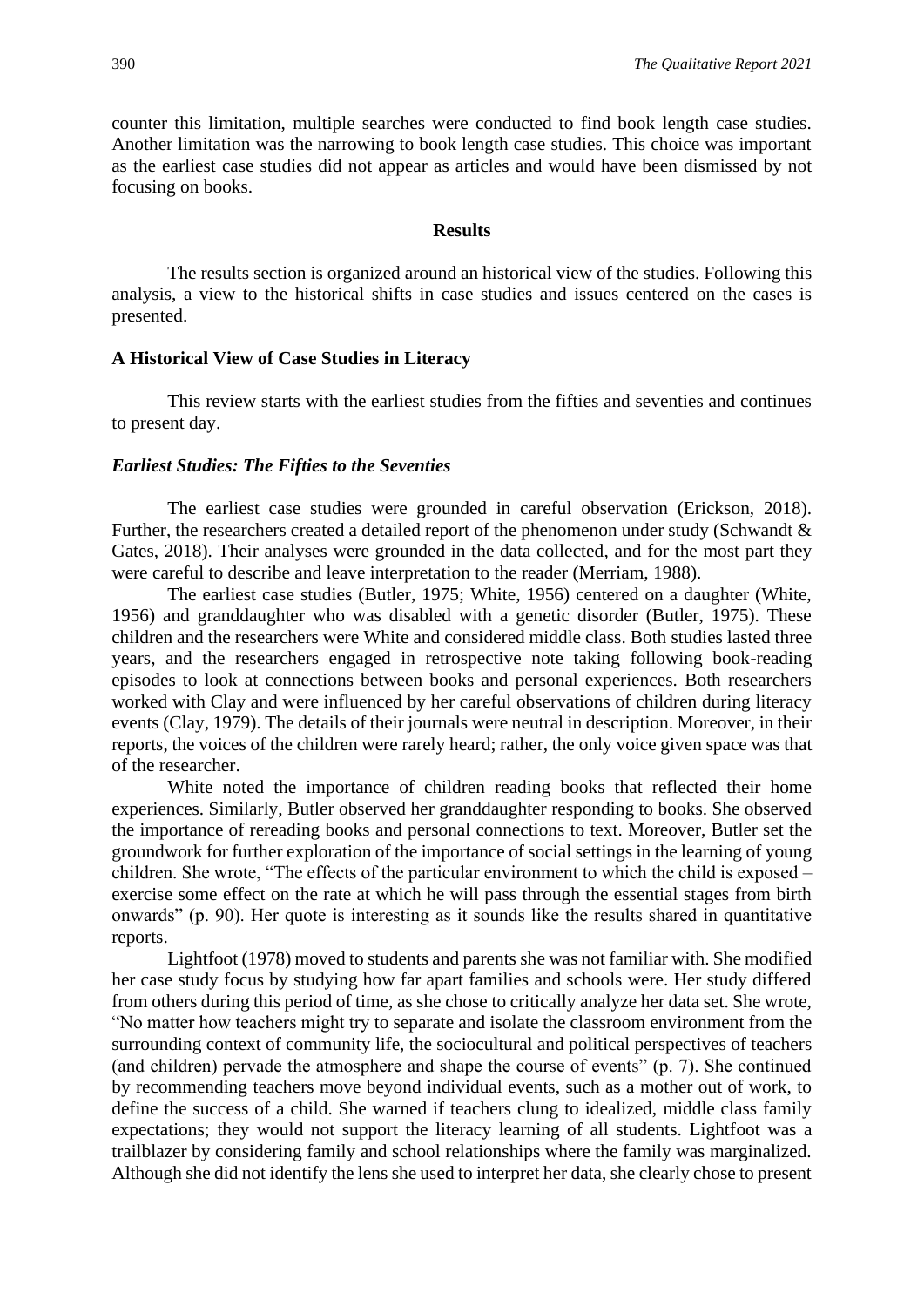it with a critical stance (Schwandt & Gates, 2018) where she took teachers and researchers to task for not meeting students' needs. She wrote:

One of the critical challenges for researchers and practitioners, therefore, is to escape the definitional boundaries and recognize the adaptive and responsive structures that have emerged in our society. They must move beyond the moralizing blinders and pessimistic tradition of social science, beyond absent fathers and cognitively inadequate mothers, in search of a more comprehensive analysis of family-school relations. (p. 14)

In early case study research, the majority of researchers chose a neutral lens to analyze their data. They carefully described students' interactions with books. They might be described as traditionalists who lived in a positivist, foundational paradigm (Denzin & Lincoln, 2018). However, Lightfoot (1978) critically analyzed her data to shed light on the perspectives held by teachers and researchers that distorted opportunities for children. She might be considered a part of the modernist age of qualitative research as she moved away from a positivist focus (Denzin & Lincoln, 2018).

#### *The Eighties*

Case studies during the eighties started to explicitly focus on race, although that new focus did not necessarily result in changes in the lens chosen to analyze data. For instance, Paley (1981), in her continuing investigations of children in her kindergarten class, considered how students dramatized stories in response to read alouds. In Paley's observations, she described how superheroes were only used in stories and drama but never showed up in class discussions. Within this study, she narrowed her focus to Wally and his awareness of race. His skills were unique as he directly explored race. Her close focus of one student, Wally, continued her earlier explorations of races and how they played out within a classroom. Although Paley identified race and how it could be a topic students explored, she chose a neutral lens to share her findings. Her work was grounded in a more positivist paradigm where she described the culture of a classroom but did not move to a more interpretive stance.

Taylor and Dorsey-Gaines (1988) changed focus to consider Black children who were successful in first grade. They discovered children in families that spent time together did well in school. They observed children maintained the differences between home and school literacy. At home, children had opportunities to talk, read, and write, and in school, they completed schoolwork and used survival skills. As they wrote about successful students, they maintained a critical lens on school practices. For example, they wrote:

Children need to be able to create public and private text worlds with continued opportunities to use their expressive abilities to generate new meanings and maintain personal and shared interpretations of the social, technical, and aesthetic types and uses of literacy. It would be hard to dispute the assertion that, in most of our schools, few such opportunities currently exist. (p. 201)

Their work is best represented by the blurred genre phase of qualitative research as they provided description and then moved beyond to critique school practices and how they limited students' literacy worlds.

The last study to be considered for the 1980's research was done by Heath (1983). Her study explored language primarily in a variety of communities, but she also described literacy learning using both a neutral lens and a critical lens. For instance, in her use of the neutral lens,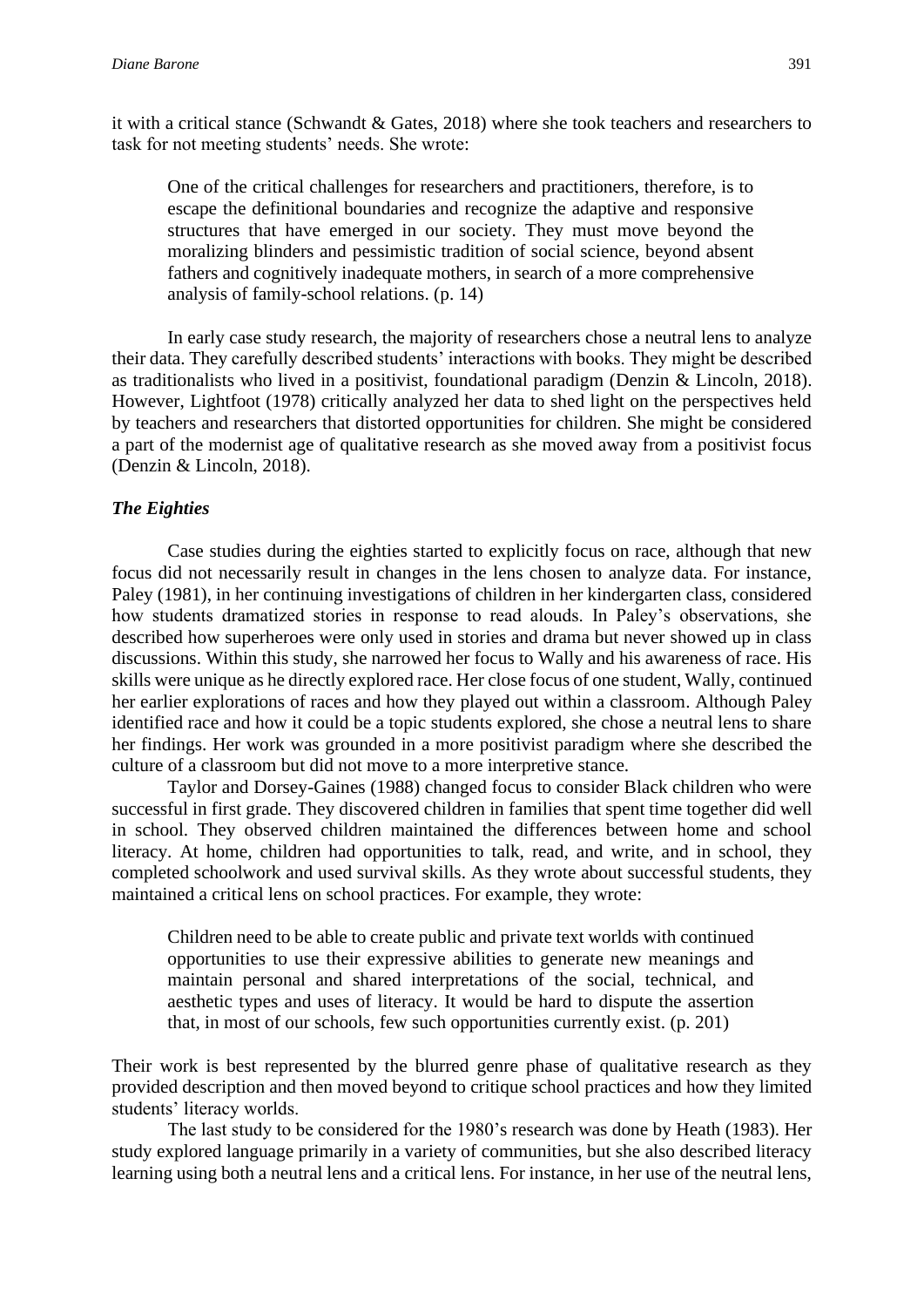she reported her observations of children as they participated in literacy events. Later, when reviewing her entire study, she shared critical perspectives of teachers and the ways they instructed children. Moreover, Heath teased out how home language and literacy expectations impacted literacy learning in school for children from different racial and economic backgrounds.

Further, she described the different expectations of parents about school. And she showed how teachers had to adjust the mechanics of their teaching and their deficit perceptions so that students could learn. She worked with teachers to change the literacy outcomes of students. While her work can be described as grounded in description, she also might be considered a researcher working in the blurred tradition (Denzin & Lincoln, 2018). Her work was based on description; however, she moved to a critical lens to describe classroom expectations, and finally, she engaged in action where she worked with teachers to change their deficit perceptions of students.

Although researchers during the eighties began to describe children who were from varied racial and economic backgrounds, they still chose a neutral lens to describe their findings. For the most part, students' race and ethnicity were used as descriptive terms that were not specifically identified in the results. However, Taylor and Dorsey-Gaines (1988) and Heath (1983) also described how teachers were limiting the literacy opportunities for children by considering their differences as deficit. Even when they did not use a critical lens, their research results showcased how teachers' perceptions of children affected their achievement outcomes.

### *The Nineties*

During the nineties, case study research frequently returned to parents studying their own children. For example, Martens (1996) viewed her daughter's development as a reader and writer and observed there was often a disconnect between the literacy practices at home and those at school. She described literacy at home was meaningful, contextualized, and social while at school it was meaningless, decontextualized, and abstract with no connections to students' lives. Rather, than being descriptive of these disconnects that were showcased in the eighties, the case study researchers of the nineties moved to explicitness of these issues by using a critical lens.

Heath and Mangiola (1991) studied students who were linguistically and culturally diverse. They warned:

Common sense certainly tells us not to expect all individuals of one race or ethnicity to behave in the same way. Yet, we sometimes accept broad and sweeping generalizations about "Hispanics," expecting certain characteristics to apply to all brown-skinned individuals. (p. 16)

They argued that teachers should respect differences among students and acknowledge them as strengths. These researchers focused much of their research report on the importance of language. They argued against the focus on foundational literacy skills for students new to English. Rather, they suggested that students learn to communicate with one another and once they have "mastered these complex ways of using language do they come to focus on getting specific sounds, words, or sentence structures right" (p. 40). Through this explanation, they suggested that teachers were mistaken in the instruction they provided to English Learners.

Similarly, Ballenger (1999) focused on bilingual students and much of her study shared how her views changed about the Haitian children in her classrooms. Her critical lens shifted to her teaching, rather than to the teaching of others. She worked with preschoolers and initially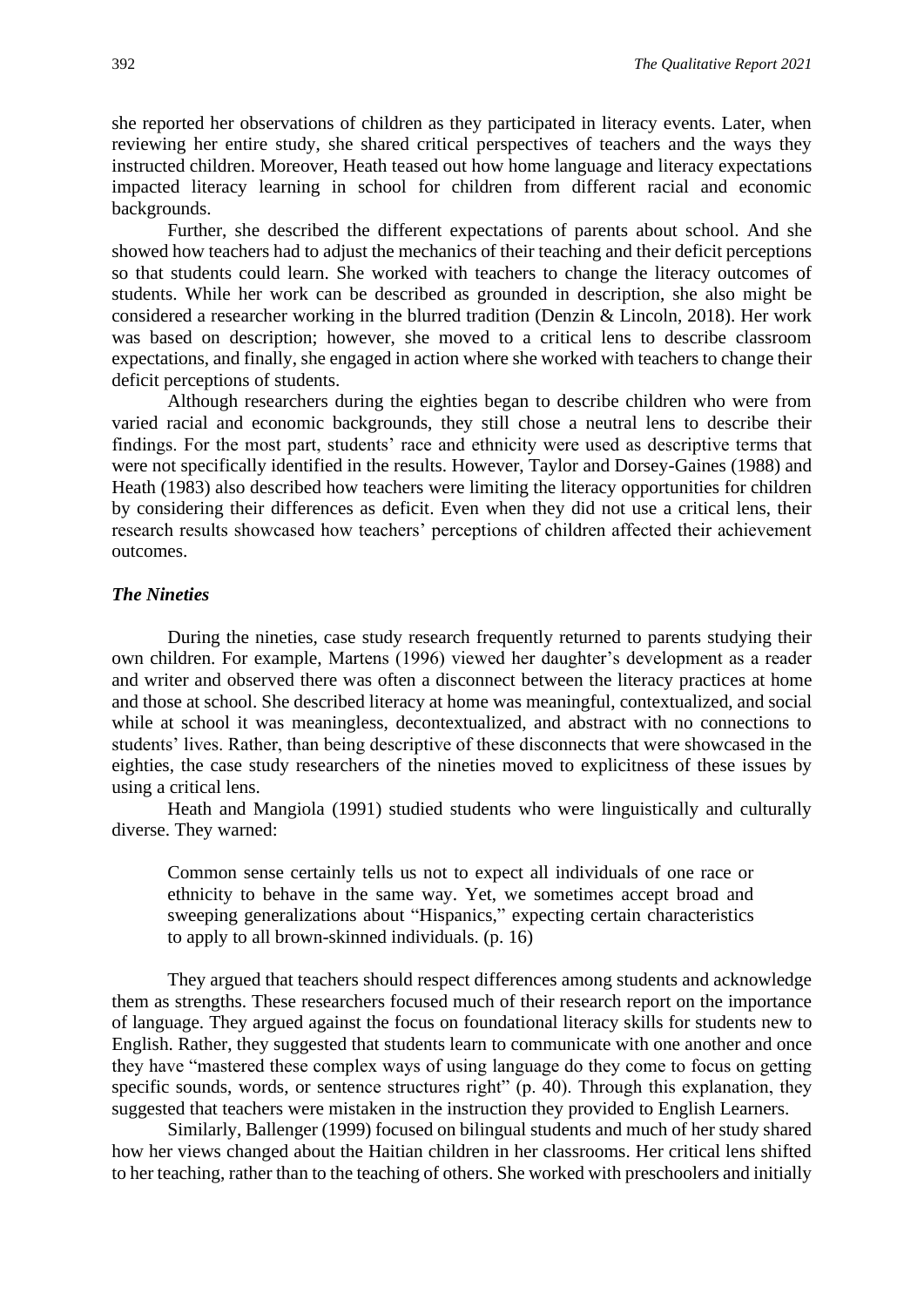viewed the Haitian children with a deficit lens. She worked to understand the home lives of her students so that she could shift her views. She discovered that, in Haitian families, the activity of reading a story did not exist; rather, stories were told. Her research is similar to Heath's (1983) as she observed the important differences in homes that showed up in schools.

Continuing with this research focus, Allen, Michalove, and Shockley (1993) studied children who struggled, in particular Black children, and used a critical lens for their analysis. They learned creating a literate environment was not sufficient to support these children's literacy growth. They discovered direct support for children was essential and classrooms required routines and clear expectations to enhance students' learning.

Ladson-Billings (1994) altered her focus to teachers to reveal how they supported Black children. She included both Caucasian and Black teachers in her case that focused on Black children. She highlighted the important differences between equity and equality where she wrote, "Different children have different needs and addressing those different needs is the best way to deal with them equitably" (p. 22). Ladson-Billings took an encouraging approach by only considering successful teachers as measured by student success. She chose to discover and neutrally describe how successful teachers supported Black children.

Unlike Ladson-Billings, Bartoli (1995) chose a critical perspective where she investigated the unequal learning opportunities for children from high poverty backgrounds. She explicitly chose a critical lens. Once again, she observed the deficit beliefs about students of racial and low socioeconomic backgrounds, especially children of Black or Hispanic cultures, held by teachers. She observed teachers' lack of trust expressed about the children's families and the entrenched belief that their home was a barrier to student learning. Unlike much of the other research that was conducted in either rural or urban communities, Bartoli explored both. And while she thought she would discover differences in communities, she was surprised at how similar they were in their beliefs about children and their families.

Purcell-Gates (1995) considered children who were working class Caucasian and the issues they had being successful in school. Purcell-Gates showed how a child, Donny, could do school on a surface or procedural level. He could fill in worksheets, but he had difficulty reading or writing. Moreover, Donny's mother could not help him with reading or writing, a fact she shared with his teachers. Purcell-Gates expanded the definition surrounding an immigrant when she wrote, "These learners are in a real sense *immigrants* to the literate world, with as much to learn about the culture of literacy as about the language of print" (italics in original, p. 181). Her study was unique in that she critically analyzed the school curriculum and then she moved to action by tutoring Donny and his mother. Her work might be placed within the blurred genre, where multiple epistemological perspectives are included, as she described, critically analyzed, and moved to action (Denzin & Lincoln, 2018).

Barone (1999) also explored children living in poverty who were prenatally exposed to crack/cocaine. She wanted to know how these children developed in literacy with such a background. Her research was grounded in description supported by a neutral lens. She learned teachers with large numbers of children in their classrooms who were living in high poverty circumstances were most focused on discipline. Conversely, parents thought it was their job to send their children to school well behaved while the teacher would teach reading and writing. Her descriptions of teachers did not engage in critical discourse; rather, she described their practices and how students responded.

Two studies used gender within their central question. Davies (1993) studied fifth and sixth graders, and how they defined and interpreted gender in their reading and writing. His study was interesting as it was one of the first to talk about positioning theory (Harré & Van Langenhove, 1998) and how students positioned themselves and how they were positioned by peers. He noticed students used warlike metaphors when describing gender. For instance, boys wrote about sports that suggested male competence and strength. He argued binary metaphors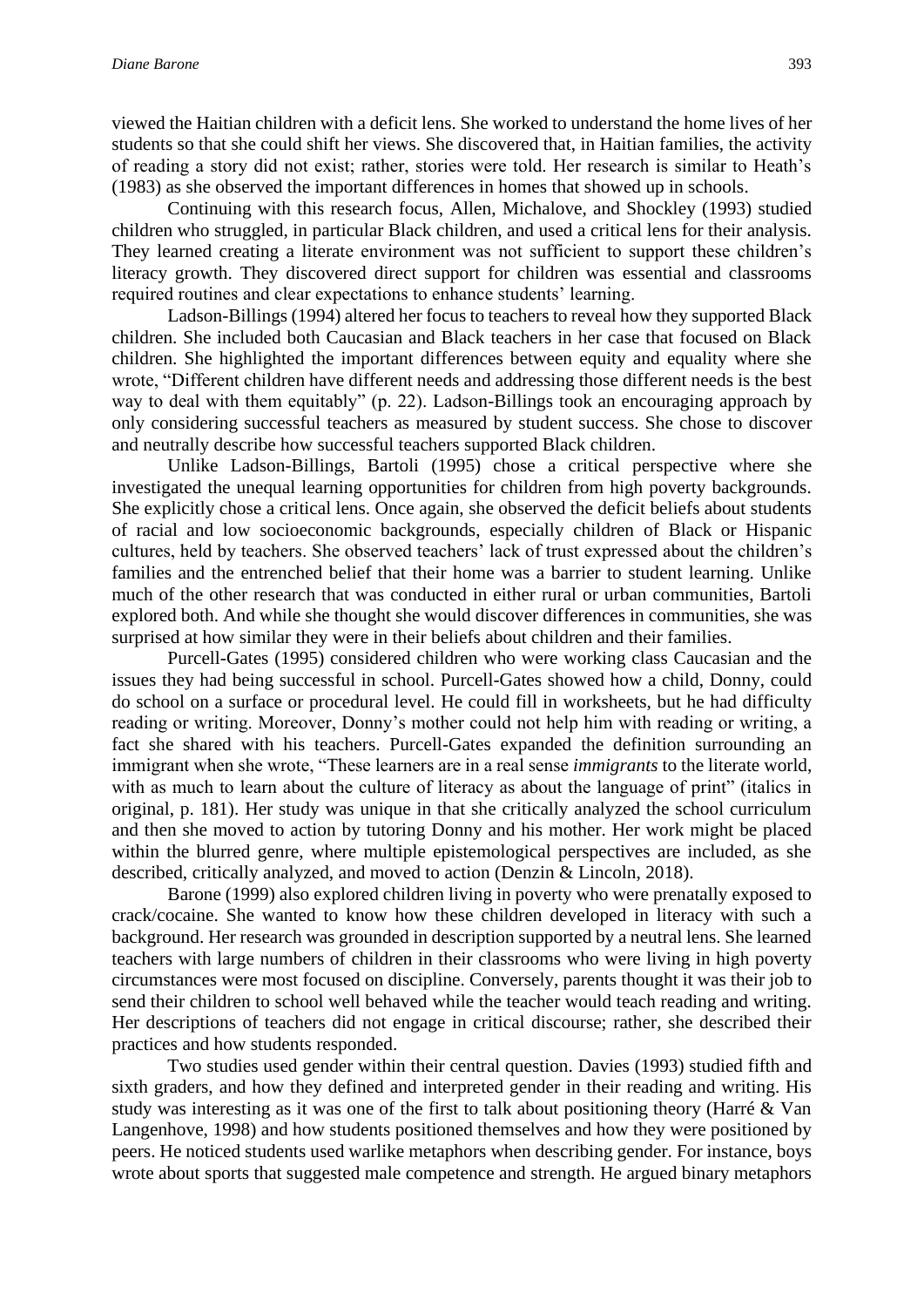surrounding gender must be constantly deconstructed so students move beyond hegemonic interpretations.

Similarly, Gallas (1998) explored power, gender, and identity in primary classrooms. She studied children in her own classroom and described the complexity of such relationships. She depicted two student profiles that caused concern for learning. The first was "bad boys," where boys pushed the boundaries of learning and behavioral expectations in the classroom. Unfortunately, this behavior isolated them from the classroom community, and their behavior intimidated other students. The second profile was girls who were quiet. They never talked and as a result they avoided all social discourse surrounding academic topics. Each of these patterns showed power on the part of students to be excluded from the mainstream learning occurring in the classroom and both hindered learning.

In describing her research process, she wrote:

Thus, to my mind, when a teacher considers what it means to truly inspect the cultural and political boundaries of the classroom through the research process, there are two notions that must be held constant: first, each classroom is a unique, living community; and second, each individual within that community represents an evolving consciousness. In other words, the research setting is indeterminate, unpredictable. (p. 146).

Her comment reified the importance of case study in that it provided deep understanding of a moment or a few moments in the life of a child or classroom. She also acknowledged the everevolving social networks and their power within a classroom setting. Interestingly, her work, similar to the majority of other case studies, used a neutral lens to describe its findings. The use of a neutral lens appeared to be a qualitative researcher's way to be more objective in their research design and to counter claims of bias from quantitative researchers.

The case studies of the nineties carefully focused on culture, language, and the social nature of literacy. Gender and identity became important research foci. Unexpected in their designs were that the majority of researchers shared careful descriptions of their data using a neutral lens. However, a shift from a neutral perspective was noticed as several researchers moved to a critical lens when describing disparities in school expectations for children from minority status backgrounds. One study, Davies (1993), highlighted a new lens, positioning theory, to describe his data. These studies displayed the complicated way researchers interpreted their research and how they were finding neutral description problematic or too simplistic in their analysis. Now that qualitative research was being accepted in the humanities, researchers embraced more complex interpretations of their discoveries (Erickson, 2018).

#### *Current Case Study Research*

During this time, Hicks (2002) and Purcell-Gates (1995) studied children who were Caucasian and poor; thus, moving beyond a focus on Black children. Lewis (2001) investigated gender and social aspects of literacy, and Newkirk (2002) focused on boys. New departures in case studies occurred during this time as Compton-Lilly (2003, 2007, 2012, 2017) investigated the same children at multiple times during their schooling.

Similar to Purcell-Gates (1995), Hicks (2002) considered children who were working class Caucasian and the issues they had being successful in school. She studied children who were similar to Donny. The critical difference for these children was they were read to in their home. However, even with these literate home experiences, they were unsuccessful in school. Hicks revealed the intersection between gender and literacy. She observed when Laurie struggled with reading, she spent more time socializing. Her brother who did not have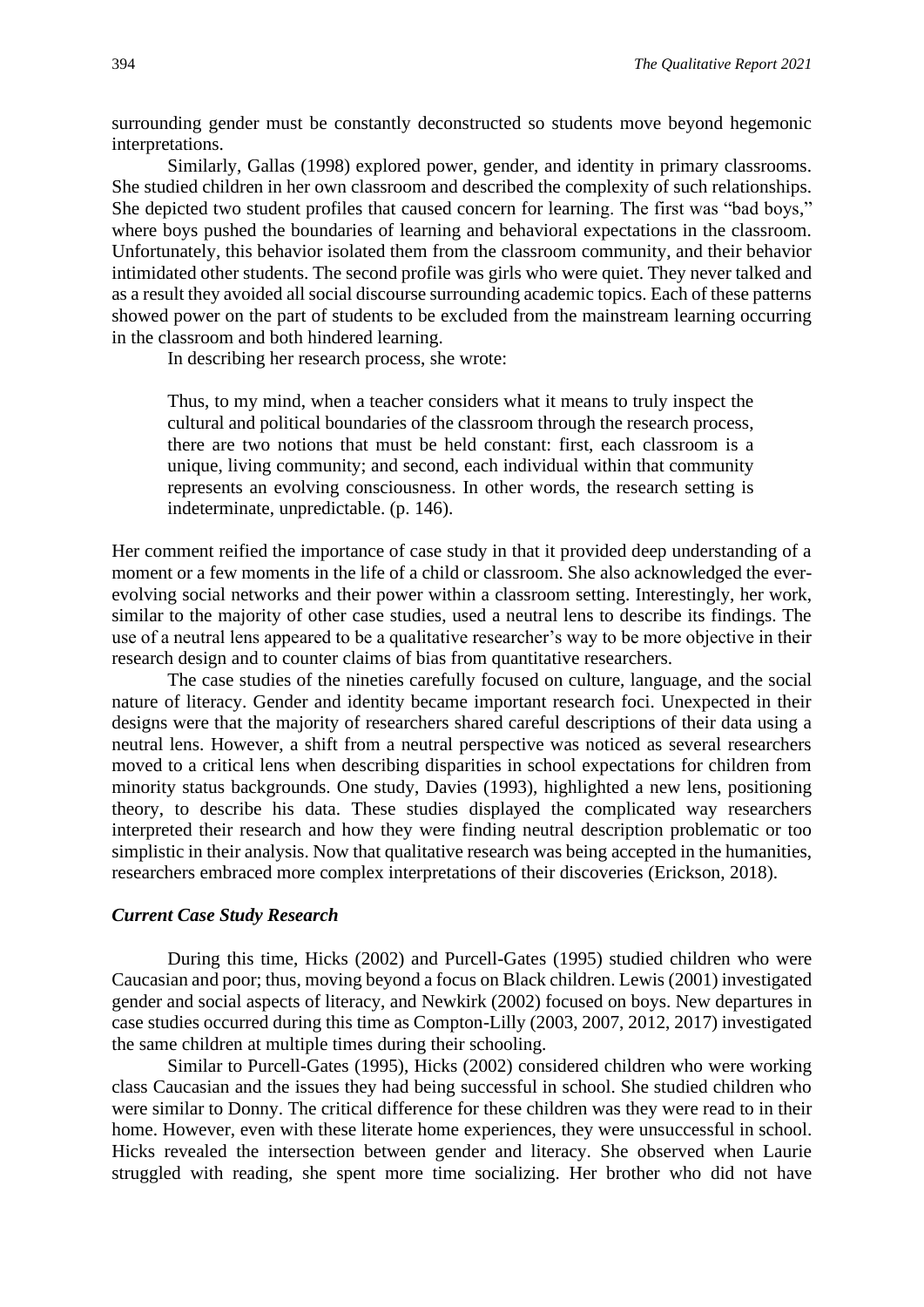masculine reading models spent his time with video games. Her work moved beyond the descriptions offered of literacy in many of the previous studies to include a focus on gender and class. She recommended:

Teachers draw on their own histories as they construct readings of children's experiences. They cannot step outside of those situated locations, any more than they could read a novel or story outside of the gender, racial, class, and cultural specificities of their lives. Teaching is in these ways a process of reading—of immersing oneself in the particulars of students' lived realities and of creating new histories of practice *with* students. (p. 154, italics in original)

While her results indicate a criticism of teachers' limited ability to move beyond their stereotypical understandings of gender, she relied on description to share these results. In her descriptions, she revealed the social constructivist nature of learning (Vygotsky, 1978). While she might have been more explicit in interpretations of the issues centered on this instruction, she presented a rich description and allowed readers to construct their own interpretations.

Changing focus, Lewis (2001) studied sixth graders and highlighted the social positioning aspects of reading (Harré & Van Langenhove, 1998). She identified that readers constructed knowledge together through interaction, and readers brought these relationships to the texts with which they interacted. Further, she observed students who struggled with reading and how they learned to listen to teacher's recommendations about books. When the teacher said the book was long and was a challenge, they avoided it. Unlike these students, successful readers picked up the challenge and engaged with these books. Therefore, informally students grouped themselves by ability in the books they read independently. Finally, Lewis identified that even in peer-led reading groups, dominant students usurped power. She wrote:

In peer-led groups, students engaged in metadiscourse about the meaning of social and interpretive competence in the classroom. It was a time when multiple voices in the classroom came into contact with one another, leading to greater awareness of power, difference, and the control of meaning in the classroom. The heteroglossic nature of these peer-led groups brought to the surface the competing identities students needed to address within themselves and others, the multiple roles they played within the social networks of their classroom, their families, and their communities. (p. 177)

Her work used lenses of power (Bourdieu, 1991), positioning theory (Harré & Van Langenhove, 1998), and social constructivism (Saldaña, 2015).

Newkirk (2002) narrowed his study to an exploration centered on boys. Similar to other authors focused on gender, he noted the social construction of gender and how boys and girls behaved in certain ways (Saldaña, 2015). He discovered the use of violence in boys' writing and how it often distanced or disturbed teachers and other students. When boys were questioned about their use of violence, they were aware of gradations in the types of violence, but they thought including violence was necessary to their storylines. When questioned about possible negative effects of the use of violence, Newkirk discovered that the students did not know how to respond, as they did not believe the violent material would affect them or others. While teachers might be critical of the use of violence in student writing, Newkirk argued boys' writing included art, video culture, friendship groups, humor, love of sports, and references to content learned in other contexts, writing that was incredibly complex. Newkirk's research focused on gender differences in writing and while he might have chosen a feminist lens (Olesen, 2018), he utilized a neutral lens in sharing these results.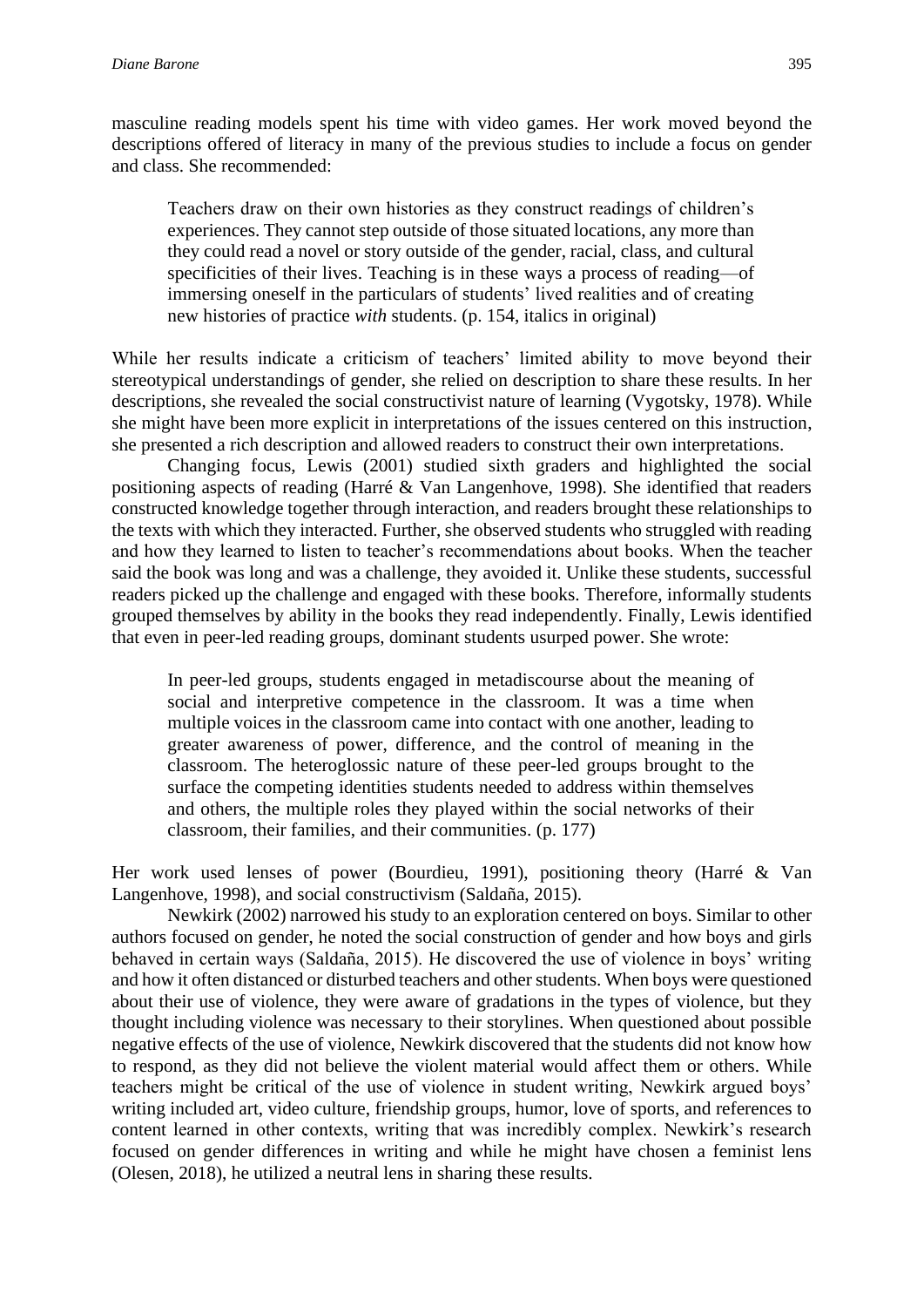Compton-Lilly (2003, 2007, 2012, 2017) completed four studies where she considered the same students in her longitudinal case study. Similar to Lightfoot, she noted many teachers subscribed to a deficit view when working with urban children. In her first study, the children were in first grade, and her goal was to disrupt "mainstream discourses that position urban parents in particular ways and present alternative interpretations of the difficulties urban students face as they learn to read" (p. 24). She described how many students were embarrassed about their reading difficulties and were most afraid of not being promoted to second grade. In her writing, she shared the importance of a caring teacher who had high expectations and helped students achieve them. When she revisited the students in fourth grade, she identified students believed paying attention led to reading success. She observed parents were unclear about testing results shared by the school, and students were upset if they did not do well on mandated assessments. Finally, she wondered how a school, a child's mother, and the child could define himself or herself as a competent reader when reading comprehension was poor as witnessed in standardized testing. Her studies relied on positioning theory in their analysis (Harré et al., 2009).

Finally, Genishi and Dyson (2009) provided a critical interpretation of the observations of literacy in numerous settings. They wrote, "In our current slice of time, we see distressingly few classrooms and curricula that allow children either the time or space to learn about or through language in a way that they choose or that enables them to utilize what they already know" (p. 7). They suggested literacy instruction for first grade students was transformed by the multiple assessments that required children to reach literacy benchmarks at defined times. They argued for observant teachers who nuanced literacy instruction based on the current knowledge of students. Similar to other case study researchers, they positioned teachers as deficit and took a critical stance in how literacy education is currently configured (Harré et al., 2009).

These studies represented a shift in traditional ideas surrounding case studies. Genishi and Dyson (2009) organized their studies to reflect a critical perspective. For instance, Genishi and Dyson (2009) criticized standardized testing and a deficit view surrounding language. They used their cases to build an argument against these practices. Within all the most current studies, there was a critical view of teaching and schooling and the way current expectations, such as testing, limited learning opportunities for students.

#### **Historical Shifts and Issues**

There were notable differences from the earliest case studies to those more current. Among those differences was a change in participants and a shift in the lens used to study individuals. For example, early case studies were focused on carefully sharing data descriptions, and later studies began to use critical lenses for data interpretation. Finally, the researchers were concerned about a deficit view of children, although they simultaneously positioned teachers as deficit.

#### *Participants and Lenses*

The earliest studies focused on children well known by the researchers. These studies (e.g., Butler, 1975; White, 1956) allowed for careful documentation of a child's development with books and words and for the most part focused on middle class Caucasian children. They shared detailed stories of how children responded to books or to learn about words. They carefully stayed in the description mode and offered detailed accounts of children's literacy development. Their research was centered in providing "accurate, realistic, and comprehensive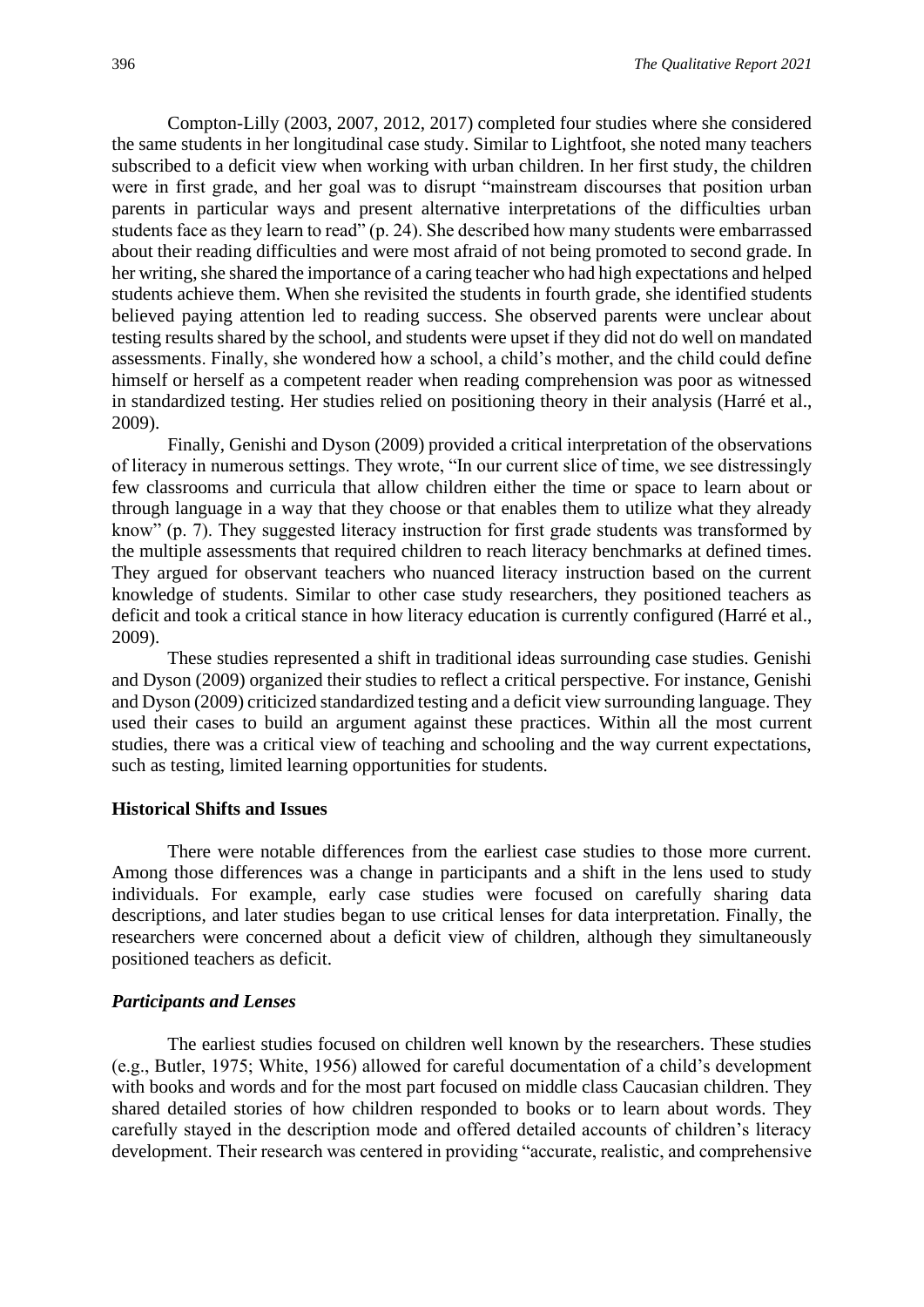portrayal of the lifeways of those who were studied" (Erickson, 2018, p. 53). Erickson described that the audience for this research was typically for other researchers.

As studies moved away from the investigation of literacy with a child from the researcher's home, broader views of literacy were considered. Studying less familiar children required researchers to partner with classroom teachers for their investigations. While their research would not be considered practitioner research (Erickson, 2018), they needed teachers to open their classes to them for their studies. For instance, Lightfoot (1978) considered the relationships between families and schools. Literacy moved to the background of exploration as Lightfoot shared the beliefs about parents, from parents, the beliefs of teachers, and about teachers from parents. Interestingly, her results described how involved mothers, or mothers closely connected to their child, were the most frustrating for teachers. Teachers wanted clear boundaries between their classroom worlds and home environments of their students.

As researchers studied other people's children, they described their demographics as part of their method section. However, the racial, ethnic, or economic backgrounds of the children were not evident in the results. In more current case studies, children's backgrounds were clearly shared in the results. In particular, children of color or from low socioeconomic backgrounds were the focus of many studies and the ways teachers supported them in literacy instruction or did not support them were clear in the results.

While even current studies were still grounded in description, they veered from this path as they described relationships with teachers and children and parents and teachers. The researchers did not identify specific lenses for their interpretation, but implicitly their beliefs showed in the results as they described less competent teachers and their instruction. In these instances, the results became critical of these relationships and often targeted teachers as being unaware of how best to teach all children. In shifting to this more critical interpretation, teachers often were positioned as interfering with or hindering the literacy learning of children (Bartoli, 1995; Purcell-Gates, 1995).

Finally, more current studies moved to considering gender, identity, and power as they described literacy. Literacy seemed to be common ground to describe these other important components surrounding literacy. In these more current studies, researchers used positioning theory and social constructivism to analyze their data (Harré et al., 2009; Vygotsky, 1978).

#### *Views of Teachers*

While all the researchers criticized deficit views of children, they frequently viewed teachers in the same manner. For example, Purcell-Gates (1995) described how teachers failed to understand Donny's mother lack of literacy and how that lack limited her academic support of her son. Taylor and Dorsey-Gaines (1988) even described classrooms as "hostile worlds" for children from the inner city (p. 209). Perhaps, Bartoli (1995) shared the most vivid image of this deficit view when she wrote:

Where they (teachers) did not look was at the student's potential, language ability, competence, maturity, and strengths. They also did not look at the real family of the children behind the school and community assumptions and preconceptions, a view that could come only from an established relationship built on trust, meaningful communication, and genuine concern. They did not look at the culture of the classroom with its white middle-class norms and values of individual completion, fitness for the mainstream, and narrowly defined competitiveness that allowed for very little diversity. Nor did they look closely at the fragmented and differentiated curriculum, its evaluation methods geared to maintaining the status quo and the devastating results of the labeling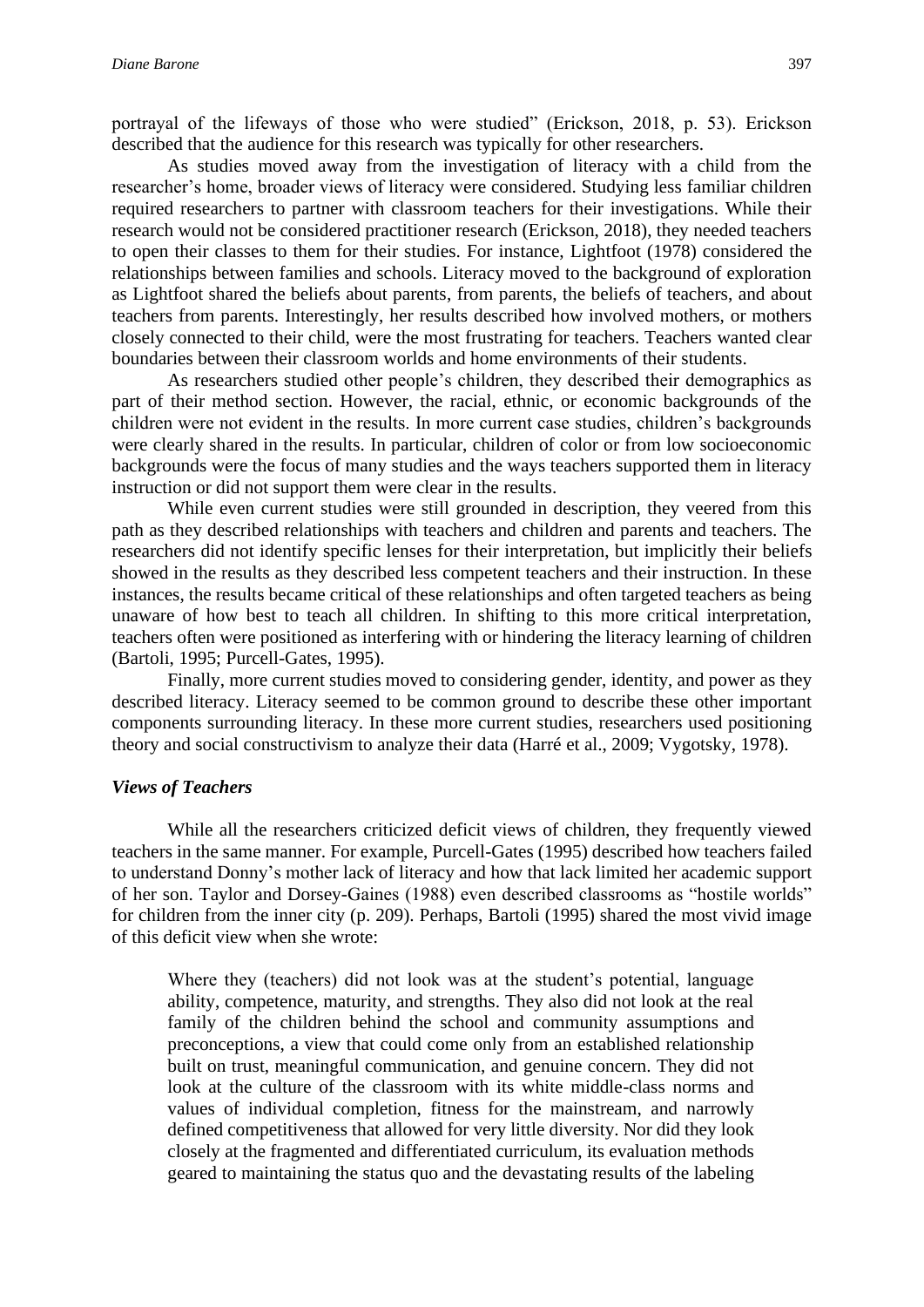and tracking procedures used by the school system. And finally, they did not look at their own history for the basis of their expectations and personal biases: they did not carefully examine their own community and cultural values and assumptions. (p. 92)

This view of teachers was prevalent in studies that occurred in classrooms with less familiar teachers.

A few studies looked at exemplary teachers so they would not have to describe deficit perspectives about teachers. For instance, Heath and Mangiola (1991) and Ladson-Billings (1994) studied teachers who were exemplary in matching curriculum to student needs. Ladson-Billings (1994) wrote about teachers who were successful at practicing a subversive pedagogy. These teachers were "critical of the way that the school system treats employees, students, parents, and activists in the community. However, they cannot let their critique reside solely in words. They must turn it into action by challenging the system" (p. 128). Her work supported teachers who fought against the status quo and she moved to research that nudged teachers to critical activism. The discussion around teachers' shifting their perspectives about children resulted in a more positive view of teachers. When considering their suggestions, it appeared that researchers had no difficulty assuming a position of power as they nudged teachers to change (Harré et al., 2009).

#### **Discussion**

Many of the early literacy case studies were focused on rich descriptions of literacy events. Their goal was to carefully detail how a child responded to a book, for instance (Butler, 1975; White, 1956). It appeared that the studies were neutral as a way to be more like quantitative research (Erickson, 2018). However, while rich description of children's literacy practices was evident in all of the studies, many studies were instrumental (Stake, 2008) in that they targeted social interaction as they studied literacy (Vygotsky, 1978). In these studies, literacy was the vehicle by which to understand another aspect of literacy. The cases as a whole revealed the dynamic nature of learning to read and write.

Surprisingly, the case studies, for the most part, stayed centered in the neutral, careful descriptions of children's literacy. They reflected the researchers' thorough account of children's literacy participation. When researchers considered children from diverse backgrounds, they often maintained this neutral lens, once again relying on careful description. Similar to Merriam's (1998) descriptions of case study, they were particularistic and descriptive – they provided the "holistic description and analysis" (p. 16) of literacy learning events. This result was only possible to discover through this analysis, as viewing one study at a time did not allow for a longitudinal understanding of the epistemological interpretations of the researchers. It also showcased how literacy researchers stayed tied to early descriptions of case study research that were centered on careful description.

Similar to Tight's (2017) and Kyburz-Graber's (2004) recommendations, the studies provided in-depth descriptions for understanding of events or children's learning. When shifting to case studies in literacy, researchers followed Genishi and Dyson's suggestions (2009) to use all data to in creating a case which was similar to creating a quilt where data is woven together for a coherent description of a phenomenon.

The careful analysis of case studies resulted in an appreciation of the fine-grained results that showcased the literacy learning, identity, and motivation of students as they learned to read and write. Further, the cases acknowledged the difficult circumstances of teachers in providing instruction for all students. They allowed readers to enter multiple homes and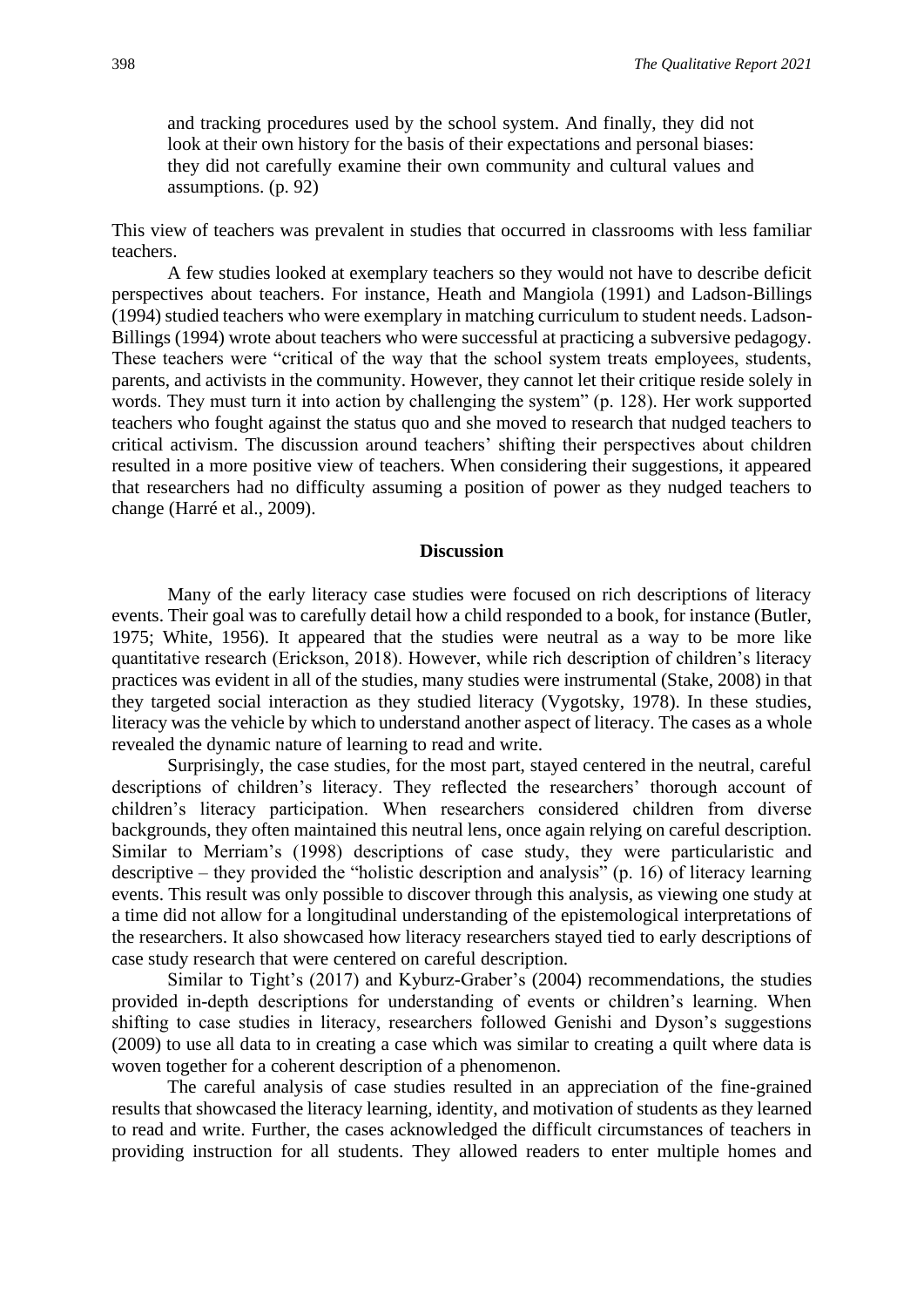classroom settings to better understand the complex process of learning to read, write, and think.

Finally, overall, across time, researchers stayed grounded in description. They entered critical interpretations cautiously. They reported issues of a mismatch of teachers' instructional practices and student learning for their critical perspectives. They explored students' identity and while sharing various positions adopted by students, their work was still focused on descriptions. From this investigation, it might be described that literacy researchers crafted their research in careful description. Schwandt and Gates (2018) suggested there were traditions within disciplines for case study research. It appeared that literacy researchers who employed case study methodology were concerned with getting the descriptions of classrooms and accurate. Therefore, they based their studies in more traditional case study methods where they relied on neutrality to share their results.

This careful observation should not be viewed in a negative way. Researchers were building rich data sets to thoroughly ground their interpretations and stayed within the expectations determined by their discipline of qualitative literacy research. Only later, as qualitative research became a more accepted methodology in the humanities, did qualitative literacy researchers utilize theoretical lenses such as critical or positioning theory to conceptualize their findings. Literacy researchers valued the insights discovered through careful observation of student learning and gradually shifted to interpretive lenses (Erickson, 2013; Erickson, 2018; Merriam, 1988). However, as described by Dyson and Genishi (2005), their descriptions became more complex as they utilized theoretical lenses to create more nuanced understandings of literacy.

#### **References**

- Allen, J., Michalove, B., & Shockley, B. (1993). *Engaging children: Community and chaos in the lives of young literacy learners.* Heinemann.
- Anfara, V., & Mertz, N. (Eds.). (2015). *Theoretical frameworks in qualitative research*. Sage. Applebee, A. (1978). *The child's concept of story.* The University of Chicago Press.
- Baghban, M. (1984). *Our daughter learns to read and write: A case study from birth to three.* International Reading Association.
- Ballenger, C. (1999). *Teaching other people's children: Literacy and learning in a bilingual classroom*. Teachers College Press.
- Barone, D. (1999). *Resilient children: Stories of poverty, drug exposure, and literacy development*. International Reading Association and Chicago: National Council of Teachers of English.
- Barone, D. (2006). *Narrowing the literacy gap: What works in high-poverty schools.* Guilford Press.
- Barone, D. (2011). Case study research. In N. Duke & M. Mallette (Eds.), *Literacy research*  methods (2<sup>nd</sup> ed., pp. 7-28). Guilford Press.
- Bartoli, J. (1995). *Unequal opportunity: Learning to read in the U.S.A.* Teachers College Press.
- Bissex, G. (1980). *Gnyx at Wrk.* Harvard University Press.
- Bourdieu, P. (1991). *Language and symbolic power*. Harvard University Press.
- Bussis, A., Chittenden, E., Amarel, M., & Klausner, E. (1985). *Inquiry into meaning: An investigation of learning to read.* Lawrence Erlbaum Associates, Publishers.
- Butler, D. (1975). *Cushla and her books*. The Horn Book, Inc.
- Calkins, L. (1983). *Lessons from a child: On the teaching and learning of writing.* Heinemann.
- Clark, M. (1976). *Young fluent readers: What can they teach us?* Heinemann Educational Books.
- Clay, M. (1979). *Reading: The patterning of complex behavior*. Heinemann.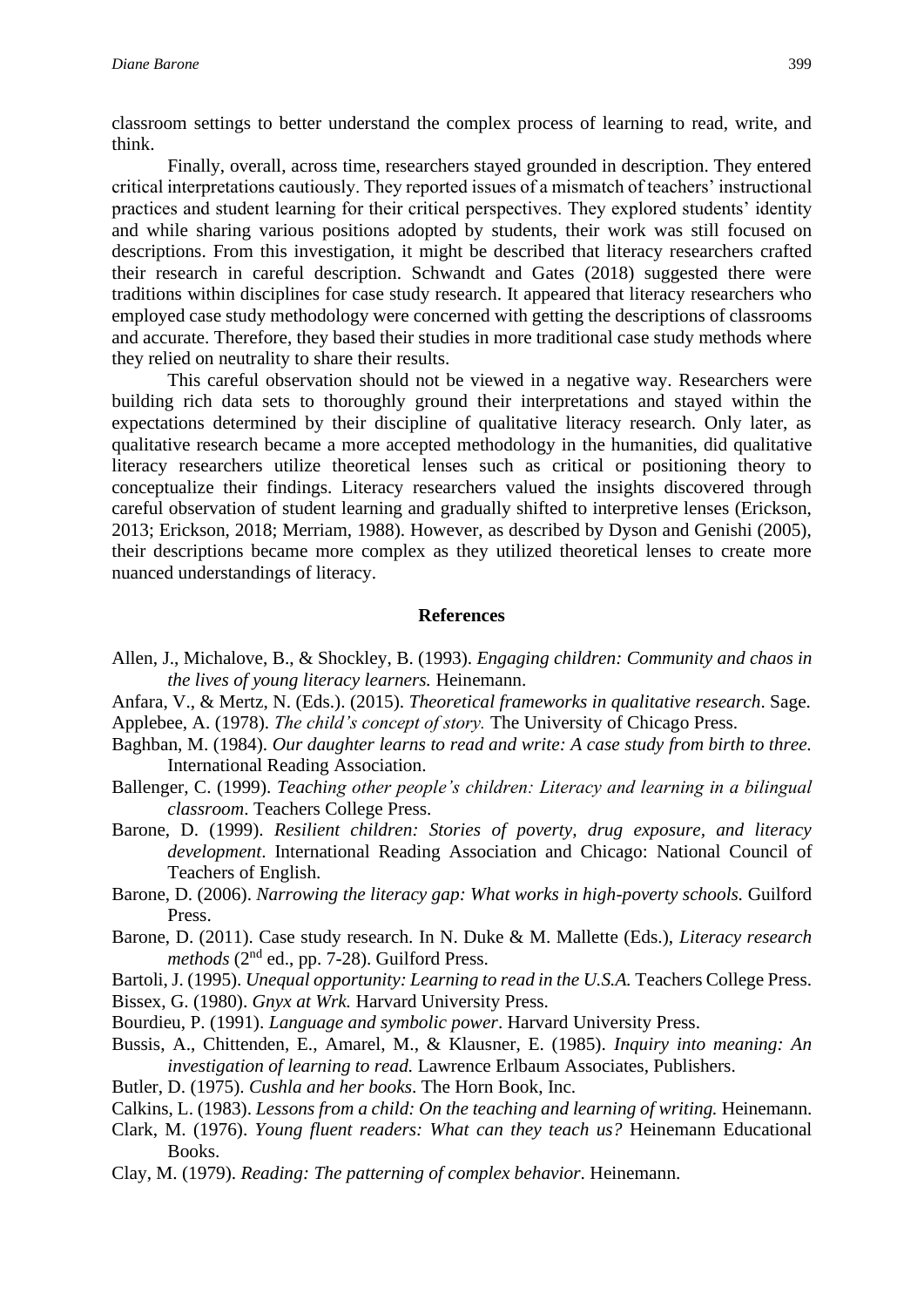Cochran-Smith, M. (1984). *The making of a reader.* Ablex.

- Compton-Lilly, C. (2003). *Reading families: The literate lives of urban children*. Teachers College Press.
- Compton-Lilly, C. (2007*). Re-reading families: The literate lives of urban children- four years later.* Teachers College Press.
- Compton-Lilly, C. (2012). *Reading time: The literate lives of urban secondary students and their families*. Teachers College Press.
- Compton-Lilly, C. (2017). *Reading students' lives: Literacy learning across time.* Routledge.
- Davies, B. (1993). *Shards of glass: Children reading and writing beyond gendered identities*. Hampton Press, Inc.
- Denzin, N., & Lincoln, Y. (2018). Introduction: The discipline and practice of qualitative research. In N. Denzin & Y. Lincoln (Eds.), *The Sage handbook of qualitative research*  $(5<sup>th</sup>$  ed., pp. 1-26). Sage.
- Durkin, D. (1966). *Children who read early*. Teachers College Press.
- Dyson, A. (1997). *Writing superheroes: Contemporary childhood popular culture and classroom literacy.* Teachers College Press.
- Dyson, A. (2003). *The brothers and sisters learn to write: Popular literacies in childhood and school culture.* Teachers College Press.
- Dyson, A., & Genishi, C. (2005). *On the case: Approaches to language and literacy research*. Teachers College Press.
- Erickson, F. (2013). The history of qualitative inquiry in social and educational research. In N. Denzin & Y. Lincoln (Eds.), *The landscape of qualitative research* (4<sup>th</sup> ed., pp. 89-124). Sage.
- Erickson, F. (2018). A history of qualitative inquiry in social and educational research. In N. Denzin, & Y. Lincoln (Eds.), *The Sage handbook of qualitative research* (5<sup>th</sup> ed., pp. 36-65). Sage.
- Ferreiro, E., & Teberosky, A. (1979). *Literacy before schooling.* Heinemann.
- Flyvbjerg, B. (2011). Case study. In N. Denzin & Y. Lincoln (Eds.), *The Sage handbook of qualitative research*  $(4<sup>th</sup>$  ed., pp. 301-316). Sage.
- Gallas, K. (1998). *"Sometimes I can be anything." Power, gender, and identity in a primary classroom*. Teachers College Press.
- Gardner, H. (1980). *Artful scribbles: The significance of children's drawings*. Basic Books, Inc.
- Genishi, C., & Dyson, A. (2009). *Children language and literacy: Diverse learners in diverse times*. Teachers College Press.
- Harré, R., & Van Langenhove, L. (1998). *Positioning theory: Moral contexts of intentional action*. Wiley-Blackwell.
- Harré, R., Moghaddam, F., Pilkerton Cairnie, T., Rothbart, D., & Sabat, S. (2009) Recent advances in positioning theory. *Theory and Psychology, 19*(1), 5–31. [doi:](http://tap.sagepub.com/content/19/1/5.abstract)  [10.1177/0959354308101417.](http://tap.sagepub.com/content/19/1/5.abstract)
- Harste, J., Woodward, V., & Burke, C. (1984). *Language stories and literacy lessons.*  Heinemann.
- Heath, S. (1983) *Ways with words: Language, life, and work in communities and classrooms.* Cambridge University Press.
- Heath, S. B., & Mangiola, L. (1991). *Children of promise: Literate activity in linguistically and culturally diverse classrooms.* National Education Association.
- Hicks, D. (2002). *Reading lives: Working-class children and literacy learning*. Teachers College Press.
- Hubbard, R. (1989). *Authors of pictures, draughtsmen of words*. Heinemann.
- Jackson, A., & Mazzei, L. (2012). *Thinking with theory in qualitative research: Viewing data*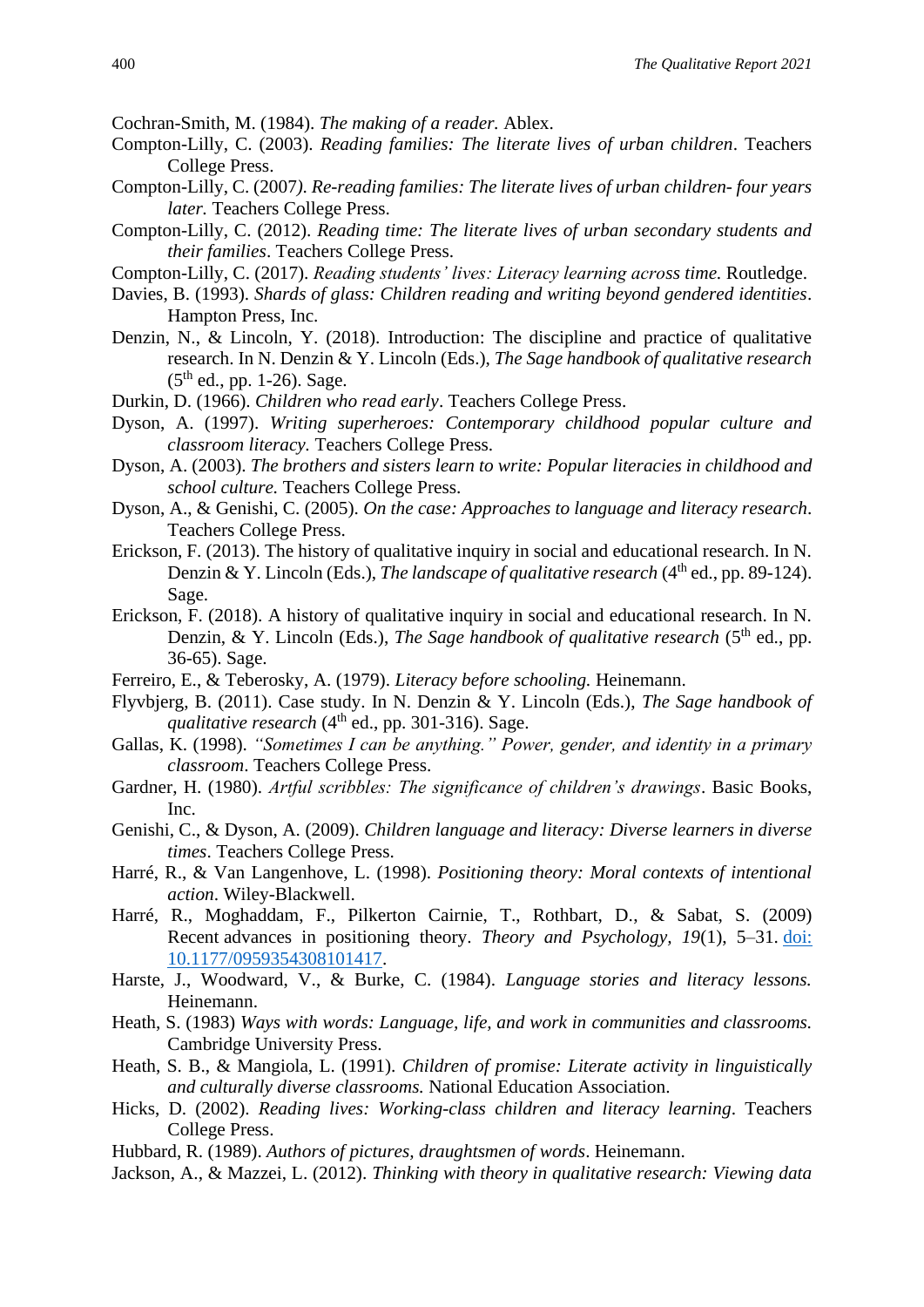*across multiple perspectives.* Routledge.

- Kyburz-Graber, R. (2004). Does case-study methodology lack rigour? The need for quality criteria for sound case-study research, as illustrated by a recent case in secondary and higher education. *Environmental Education Research, 10*, 53-65.
- Ladson-Billings, G. (1994). *The dreamkeepers: Successful teachers of African American children.* Jossey-Bass Publishers.
- Lewis, C. (2001). *Literary practices as social acts: Power, status, and cultural norms in the classroom*. Lawrence Erlbaum Associates, Publishers.
- Lightfoot, S. (1978). *Worlds apart: Relationships between families and schools.* Basic Books, Inc., Publishers.
- Lucas, W. (1974). *The case survey method: Aggregating case experience*. Rand Corporation.
- Martens, P. (1996). *I already know how to read: A child's view of literacy*. Heinemann.
- McMillan, J., & Schumacher, S. (2001). *Research in education: A conceptual introduction* (5<sup>th</sup>) ed.). Longman.
- Merriam, S. (1988). *Case study research in education: A qualitative approach*. Jossey-Bass Publishers.
- Newkirk, T. (2002). *Misreading masculinity: Boys, literacy, and popular culture*. Heinemann.
- Olesen, V. (2018). Feminist qualitative research in the millennium's first decade. In N. Denzin & Y. Lincoln (Eds.), *The Sage handbook of qualitative research* (5th ed., pp. 151-175). Sage.
- Paley, V. (1981). *Wally's stories: Conversations in the kindergarten.* Harvard University Press.
- Pantaleo, S. (2008). *Exploring student response to contemporary picturebooks.* University of Toronto Press.
- Purcell-Gates, V. (1995). *Other people's words: The cycle of low literacy*. Harvard University Press.
- Rossman, G., & Rallis, S. (2017). *Introduction to qualitative research: Learning in the field*  $(4<sup>th</sup>$  ed.). Sage.
- Rowe, D. (1994). *Preschoolers as authors: Literacy learning in the social world of the classroom.* Hampton Press, Inc.
- Saldaña, J. (2015). *Thinking qualitatively: Methods of mind*. Sage.
- Sandelowski, M., & Barroso, J. (2003). Clarifying the findings in qualitative studies. *Qualitative Health Research, 13*, 905-923. doi: 10.1177/1049732303253488
- Schickendanz, J. (1990*). Adam's righting revolutions: One child's literacy development from infancy through grade one.* Heinemann.
- Schwandt, T., & Gates, E. (2018). Case study methodology. In N. Denzin & Y. Lincoln (Eds.), *The Sage handbook of qualitative research* (5<sup>th</sup> ed., pp. 341-358). Sage.
- Shockley, B., Michalove, B., & Allen, J. (1995). *Engaging families: Connecting home and school literacy communities.* Heinemann.
- Sipe, L. (2008). *Storytime: Young children's literary understanding in the classroom*. Teachers College Press.
- Stake, R. (2008). Qualitative case studies. In N. Denzin & Y. Lincoln (Eds.), *Strategies of qualitative inquiry* (3rd ed., pp. 119-150). Sage.
- Taylor, D., & Dorsey-Gaines, C. (1988). *Growing up literate: Learning from inner-city families.* Heinemann.
- Taylor, D., & Strickland, D. (1986). *Family storybook reading.* Heinemann.
- Tight, M. (2017). *Understanding case study research: Small-scale research with meaning.* Sage.
- Vygotsky, L. (1978). *Mind in society: The development of higher psychological processes*. Harvard University Press.
- White, D. (1956). *Books before 5*. Oxford University Press.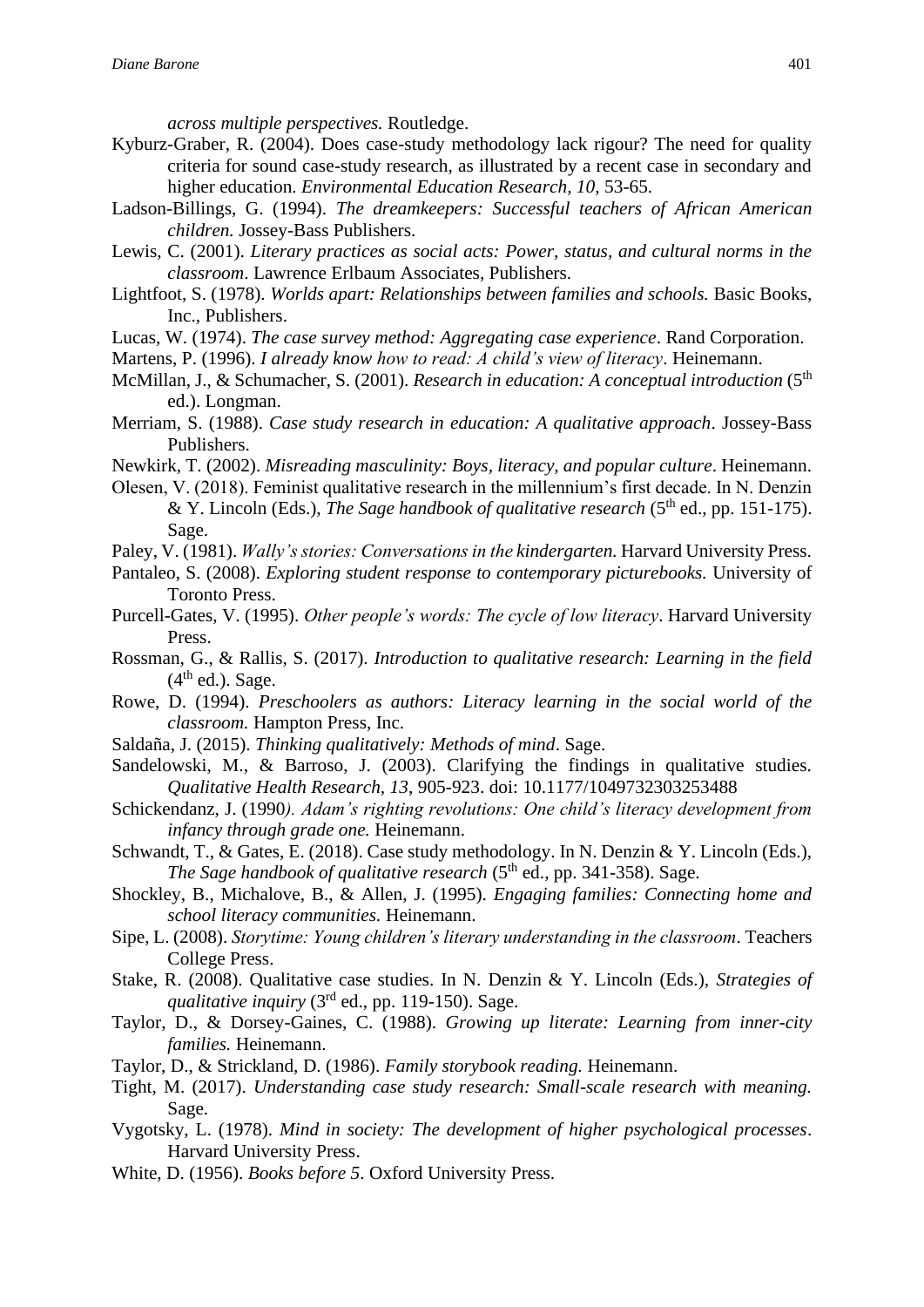- Wolf, S., & Heath, S. (1992). *The braid of literature: Children's worlds of reading*. Harvard University Press.
- Yin, R. (2014). *Case study research.* Sage.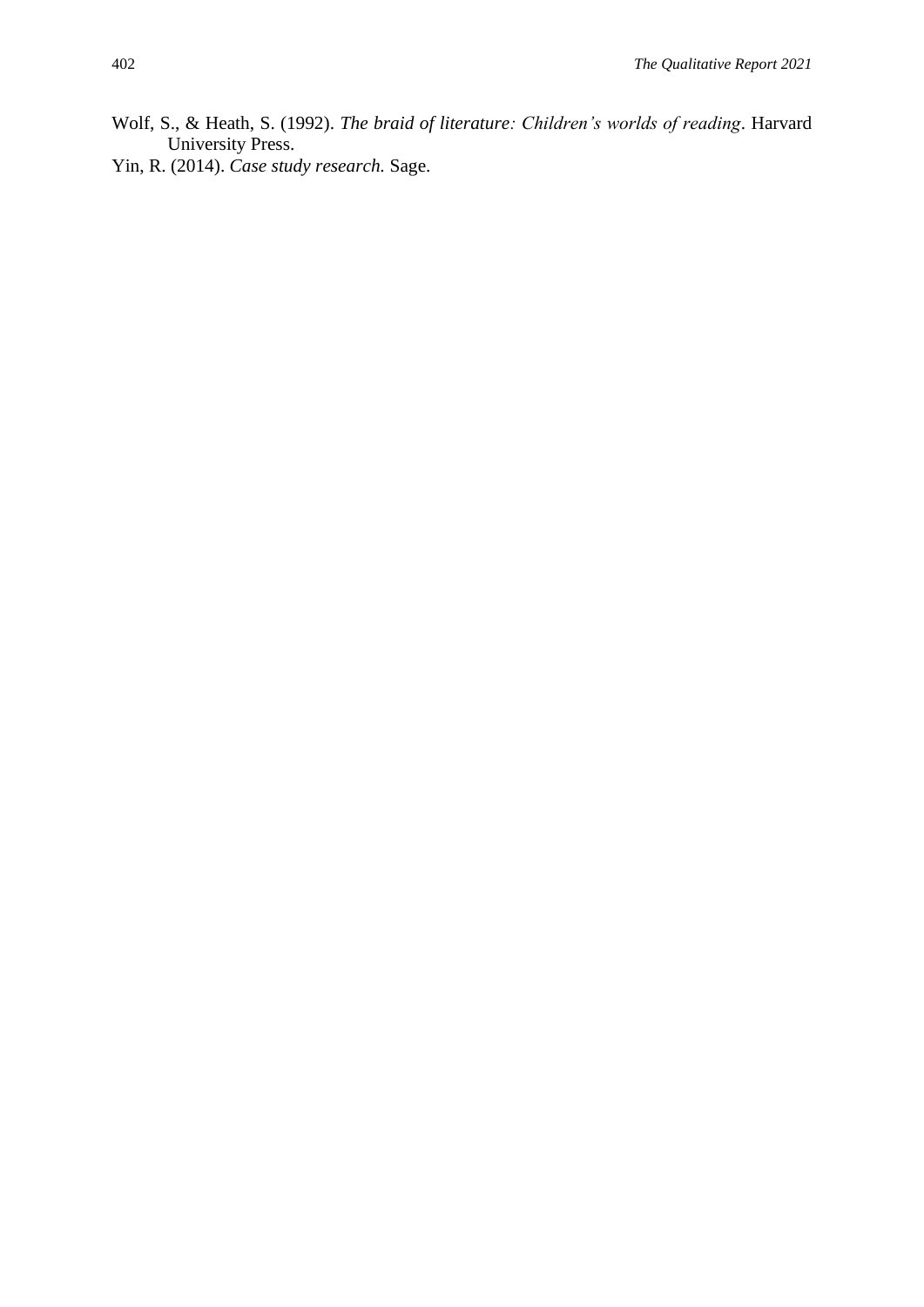## **Appendix A**

## **Figure 1**

*Sample of Data Collection*

|                                                                     | Quotes                          |
|---------------------------------------------------------------------|---------------------------------|
| Year<br>question, lens<br>references                                |                                 |
| <b>Black urban</b><br>Goal:<br>1988<br>Influenced<br>Taylor,        | "And yet the                    |
| poor families<br>Literacy and<br>D. and<br>by                       | children's work                 |
| literacy learning<br>Gardner,<br>in school<br>Dorsey-<br>Growing up |                                 |
| in relation to<br>Gaines,<br>literate:<br>Harste,                   | became an                       |
| C.<br>and Heath<br>socio-political<br>Learning                      | important part                  |
| from inner-<br>climate                                              | of family life.                 |
| city families                                                       | School literacy                 |
| Design:                                                             | entered the                     |
| Portsmouth,<br>Ethnographic                                         | home through                    |
| <b>NH</b><br>case study                                             | the work that the               |
| inner-city                                                          | teachers sent                   |
| families and                                                        | home for the                    |
| their children                                                      | parents to see                  |
| who are                                                             | and through the                 |
| perceived to be                                                     | homework that                   |
| successful at                                                       | the children                    |
| learning to read                                                    | were given to do                |
| and write                                                           | every night."                   |
| (p. 92)                                                             |                                 |
| Question p. xviii                                                   |                                 |
|                                                                     | "We found that                  |
| Observation                                                         | the families                    |
| home/school                                                         | spent time                      |
| introduces                                                          | together, that                  |
| student with                                                        | there was a                     |
| photos                                                              | rhythm to their                 |
|                                                                     | lives, and that                 |
| Families (Shay                                                      | they enjoyed                    |
| Ave families)                                                       | each other's                    |
| critical                                                            | company."                       |
| perspective<br>(p.191)                                              |                                 |
| helping families                                                    |                                 |
| throughout                                                          |                                 |
| 1.<br>Tanya,<br>Queenie,                                            | "Thus, in the<br>context of our |
| Gary                                                                | interpretations,                |
| Pauline,<br>2.                                                      | problems arise                  |
| Shauna,                                                             | when we ignore                  |
| the social<br>and                                                   |                                 |
| family                                                              | processes of                    |
| 3.<br>Jerry,                                                        | (con) textual                   |
| Jemma,                                                              | tying and we                    |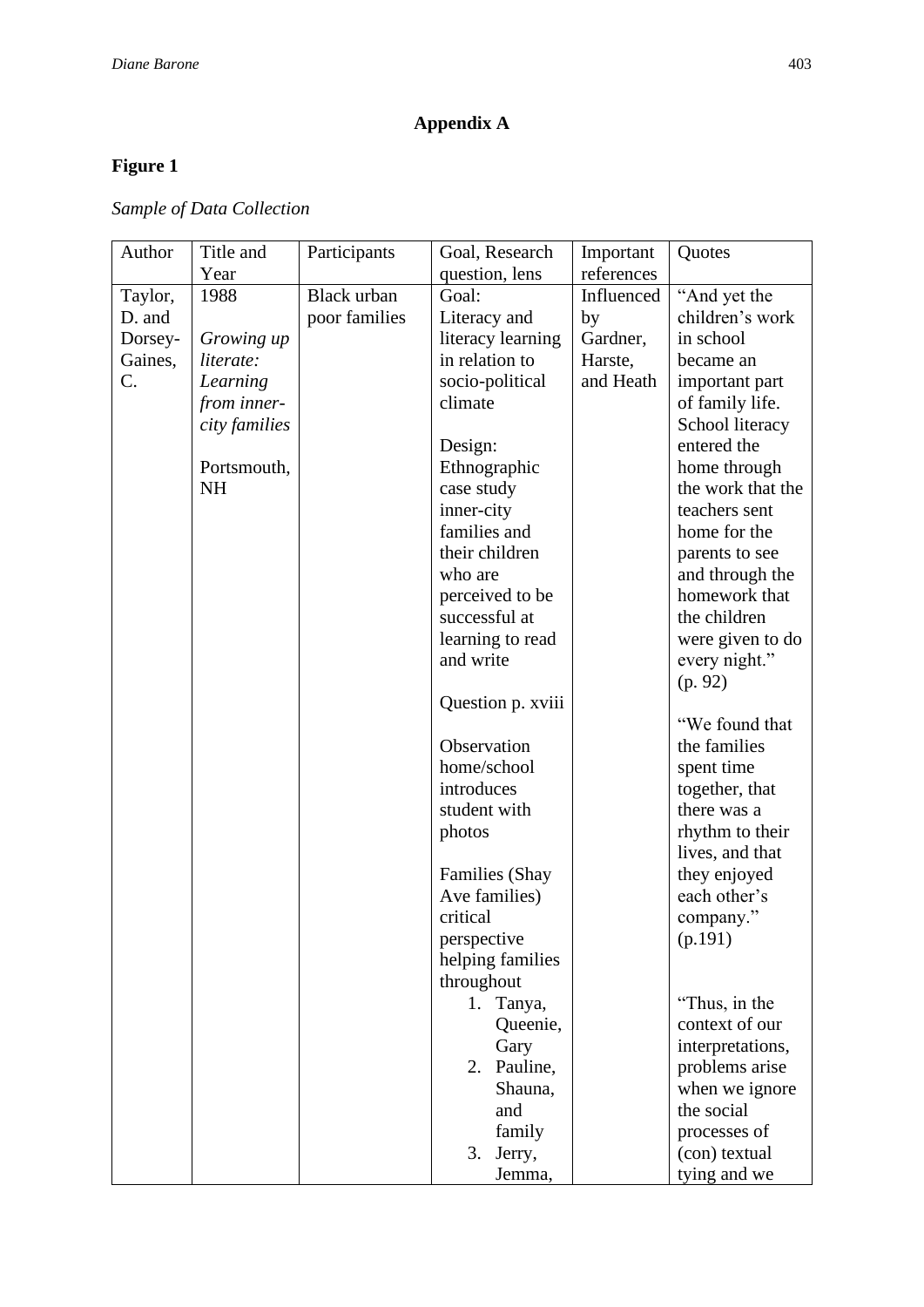|  | Tasmika,        | take our                            |
|--|-----------------|-------------------------------------|
|  | and             | traditional ways                    |
|  | Jamaine         | of thinking                         |
|  | 4. Ieshea,      | about literacy -                    |
|  | Teko,           | the rigid                           |
|  | Hakim,          | hierarchies and                     |
|  | Jarasad,        | taxonomies and                      |
|  | and             | predetermined                       |
|  | Sarita          | sets of skills that                 |
|  |                 | we create - and                     |
|  | Results:        | place them in                       |
|  | Drawing,        | classrooms for                      |
|  | writing, and    | children to                         |
|  | reading closely | learn. Again,                       |
|  | connected       | literacy is not                     |
|  |                 | some list of                        |
|  |                 | dispassionate                       |
|  |                 | skills that we                      |
|  |                 | incent in the                       |
|  |                 | isolation of out                    |
|  |                 | experimentation,                    |
|  |                 | nor is it a series                  |
|  |                 | of events to be                     |
|  |                 | teased out of                       |
|  |                 |                                     |
|  |                 | ethnographic<br>data. Literacy      |
|  |                 | cannot be                           |
|  |                 |                                     |
|  |                 | quantified in<br>numbers, nor is    |
|  |                 |                                     |
|  |                 | it directly<br>related to the       |
|  |                 |                                     |
|  |                 | frequency of<br>use. It cannot be   |
|  |                 |                                     |
|  |                 | taught through a                    |
|  |                 | decoding                            |
|  |                 | process, nor                        |
|  |                 | through a series<br>of disconnected |
|  |                 |                                     |
|  |                 | (if well-ordered)                   |
|  |                 | exercises. We                       |
|  |                 | can pull                            |
|  |                 | language apart,                     |
|  |                 | but we cannot                       |
|  |                 | expect children                     |
|  |                 | to do the same                      |
|  |                 | (Taylor $&$                         |
|  |                 | Strickland,                         |
|  |                 | 1986). Children                     |
|  |                 | need to be able                     |
|  |                 | to create public                    |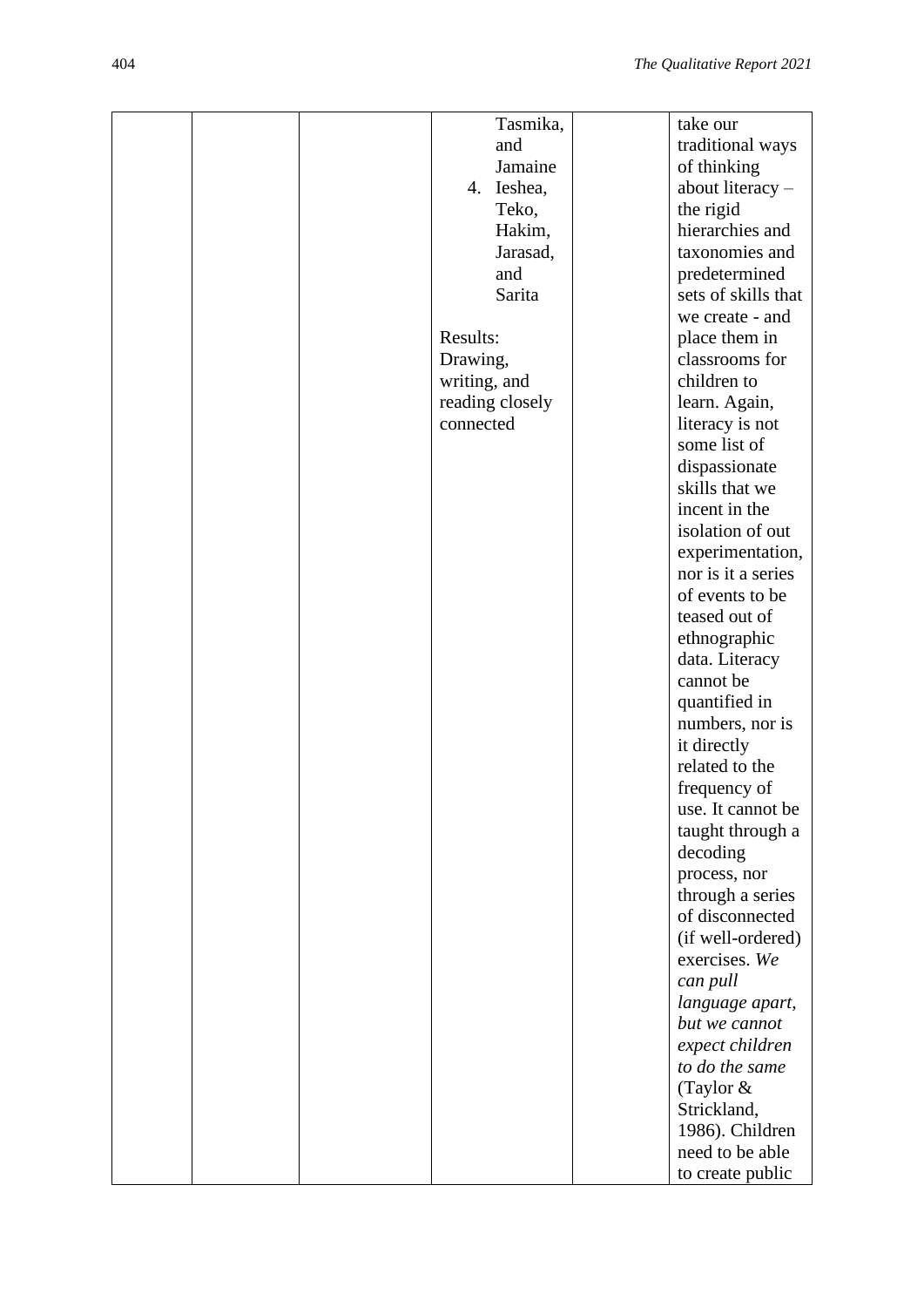|  |  | and private text              |
|--|--|-------------------------------|
|  |  | worlds with                   |
|  |  | continual                     |
|  |  | opportunities to              |
|  |  | use their                     |
|  |  | expressive                    |
|  |  | abilities to                  |
|  |  | generate new                  |
|  |  | meanings and                  |
|  |  | maintain                      |
|  |  | personal and                  |
|  |  | shared                        |
|  |  | interpretations               |
|  |  | of the social,                |
|  |  | technical, and                |
|  |  | aesthetic types               |
|  |  | and uses of                   |
|  |  | literacy. It                  |
|  |  | would be hard to              |
|  |  | dispute the                   |
|  |  | assertion that, in            |
|  |  | most of our                   |
|  |  | schools, few                  |
|  |  | such                          |
|  |  | opportunities                 |
|  |  | currently exist."             |
|  |  | (p. 201)                      |
|  |  |                               |
|  |  | "In the families              |
|  |  | that we visited,              |
|  |  | most of the                   |
|  |  | children were                 |
|  |  | able to maintain<br>the shift |
|  |  | between home                  |
|  |  | and school and                |
|  |  | sustain both                  |
|  |  | worlds. At                    |
|  |  | home, their                   |
|  |  | parents provided              |
|  |  | literate                      |
|  |  | environments                  |
|  |  | plus support for              |
|  |  | their children in             |
|  |  | school and                    |
|  |  | balanced these                |
|  |  | aspects of                    |
|  |  | family life with              |
|  |  | their strong                  |
|  |  | desire for their              |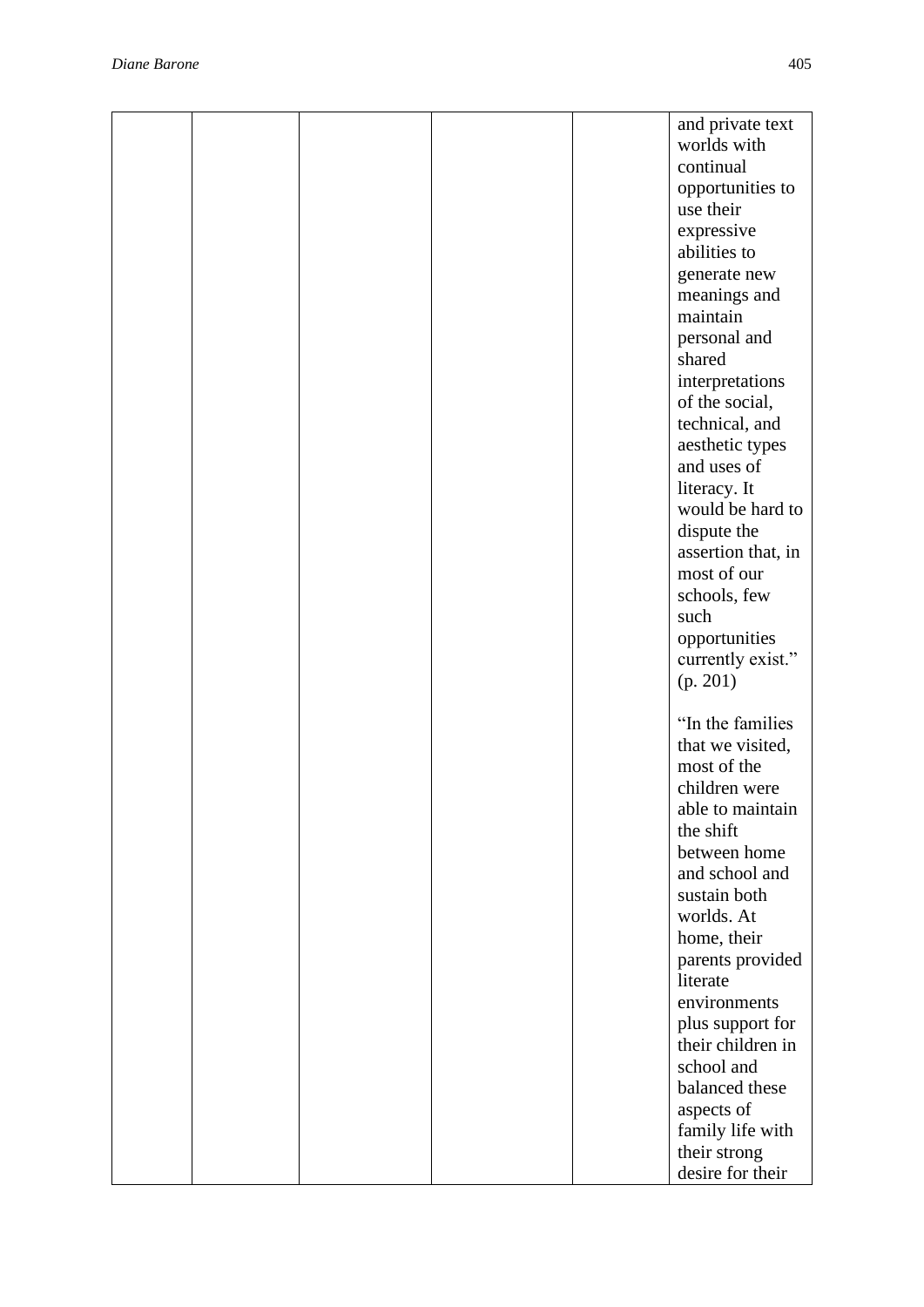|  |  | children to        |
|--|--|--------------------|
|  |  | become             |
|  |  | independent        |
|  |  | survivors in a     |
|  |  | sometimes-         |
|  |  | hostile world. In  |
|  |  | school, the        |
|  |  | children learned   |
|  |  | that their         |
|  |  | survival           |
|  |  | demanded           |
|  |  |                    |
|  |  | different skills,  |
|  |  | and that they      |
|  |  | were dependent     |
|  |  | upon their         |
|  |  | teachers. Their    |
|  |  | daily lives and    |
|  |  | their complex      |
|  |  | social and         |
|  |  | cognitive          |
|  |  | communicative      |
|  |  | abilities were     |
|  |  | not relevant to    |
|  |  | the definitions    |
|  |  | of school          |
|  |  | learning, which    |
|  |  | were limited by    |
|  |  | the exercises      |
|  |  | that were given    |
|  |  | and the tests that |
|  |  | were set. Is it    |
|  |  | possible that      |
|  |  | Danny knew         |
|  |  | that when he       |
|  |  | dropped out of     |
|  |  | school before he   |
|  |  | had completed      |
|  |  | eighth grade?"     |
|  |  | (p. 209)           |
|  |  |                    |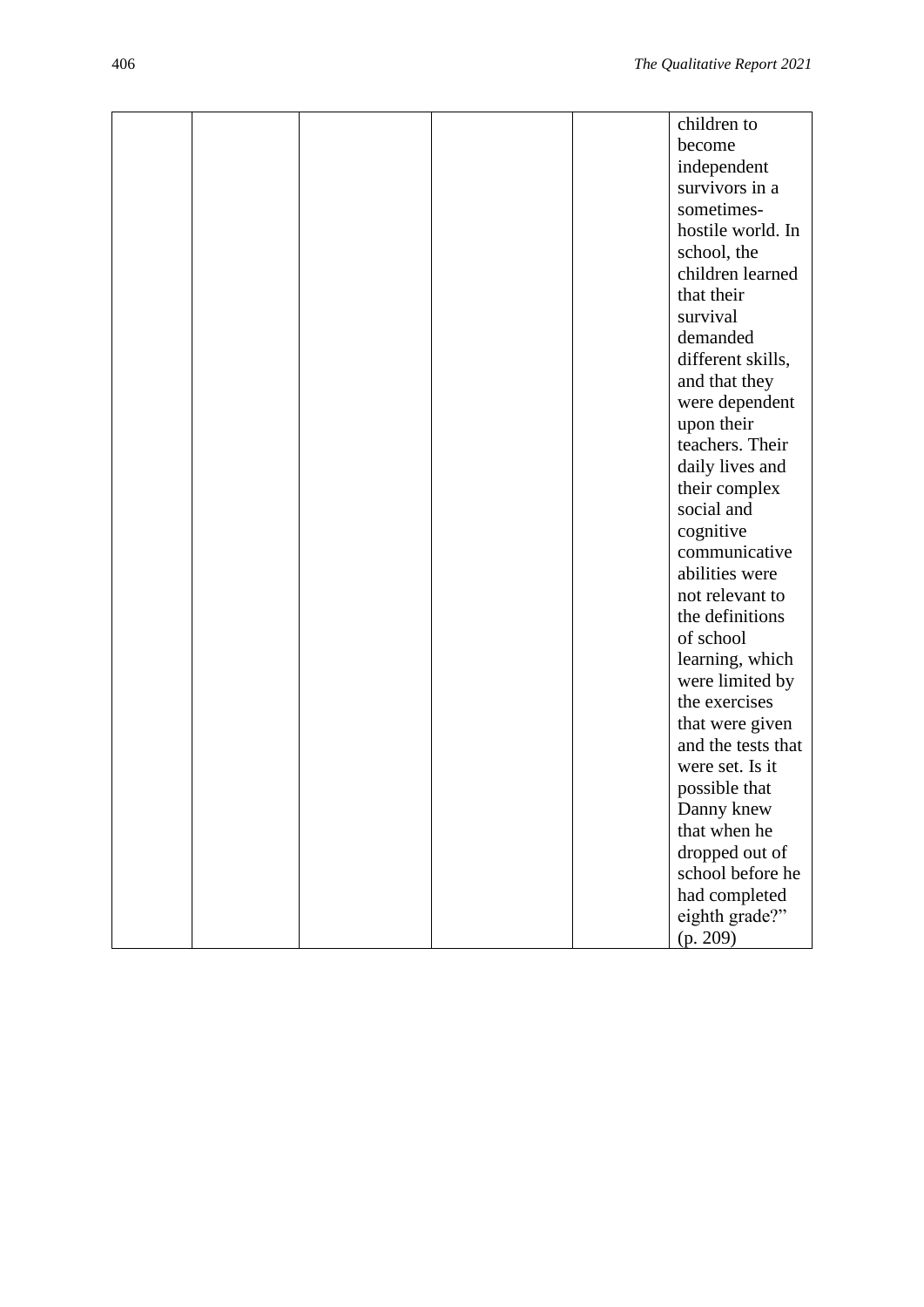## **Appendix B**

### **Case Studies from Earliest Studies to Most Current**

White, D. (1956). *Books before 5*. Oxford University Press.

Durkin, D. (1966). *Children who read early*. Teachers College Press.

Butler, D. (1975). *Cushla and her books.* The Horn Book, Inc.

Clark, M. (1976). *Young fluent readers: What can they teach us?* Heinemann Educational Books.

Applebee, A. (1978). *The child's concept of story.* The University of Chicago Press.

Lightfoot, S. (1978). *Worlds apart: Relationships between families and schools.* Basic

Books, Inc., Publishers.

Ferreiro, E., & Teberosky, A. (1979). *Literacy before schooling.* Heinemann.

Gardner, H. (1980). *Artful scribbles: The significance of children's drawings*. Basic Books, Inc.

Bissex, G. (1980). *Gnyx at Wrk.* Harvard University Press.

Paley, V. (1981). *Wally's stories: Conversations in the kindergarten.* Harvard University Press.

Calkins, L. (1983). *Lessons from a child: On the teaching and learning of writing.*

Heinemann.

Heath, S. (1983) *Ways with words: Language, life, and work in communities and* 

*classrooms.* Cambridge University Press.

Harste, J., Woodward, V., & Burke, C. (1984). *Language stories and literacy lessons.* 

Heinemann.

Baghban, M. (1984). *Our daughter learns to read and write: A case study from birth to* 

*three.* International Reading Association.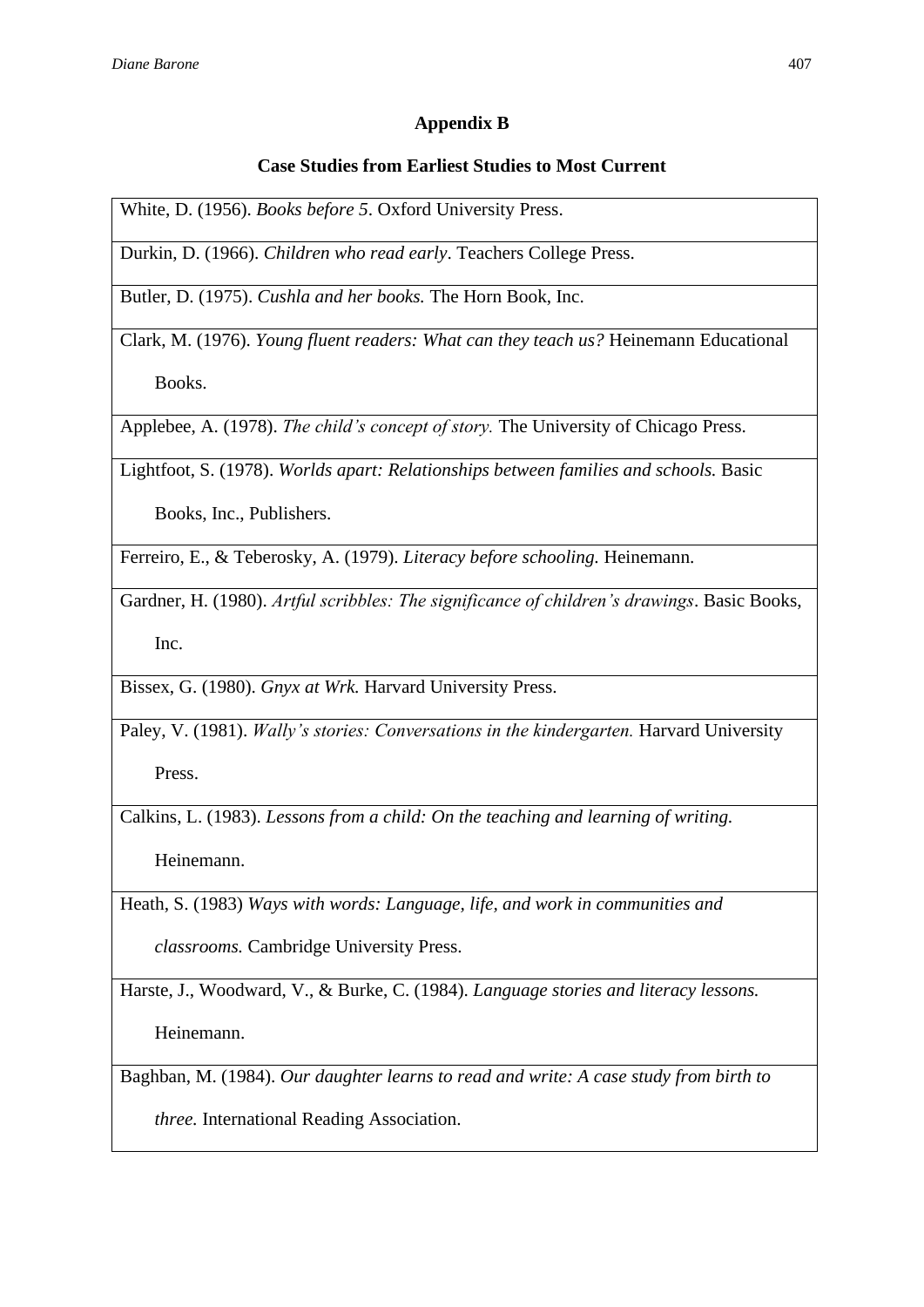Cochran-Smith, M. (1984). *The making of a reader.* Ablex.

Bussis, A., Chittenden, E., Amarel, M., & Klausner, E. (1985). *Inquiry into meaning: An investigation of learning to read.* Lawrence Erlbaum Associates, Publishers.

Taylor, D., & Strickland, D. (1986). *Family storybook reading.* Heinemann.

Taylor, D., & Dorsey-Gaines, C. (1988). *Growing up literate: Learning from inner-city families.* Heinemann.

Hubbard, R. (1989). *Authors of pictures, draughtsmen of words*. Heinemann.

Schickendanz, J. (1990*). Adam's righting revolutions: One child's literacy development* 

*from infancy through grade one.* Heinemann.

Heath, S. B., & Mangiola, L. (1991). *Children of promise: Literate activity in linguistically and culturally diverse classrooms.* National Education Association.

Wolf, S., & Heath, S. (1992). *The braid of literature: Children's worlds of reading.* Harvard University Press.

Davies, B. (1993). *Shards of glass: Children reading and writing beyond gendered* 

*identities*. Hampton Press, Inc.

Allen, J., Michalove, B., & Shockley, B. (1993). *Engaging children: Community and chaos* 

*in the lives of young literacy learners.* Heinemann

Ladson-Billings, G. (1994). *The dreamkeepers: Successful teachers of African American* 

*children.* Jossey-Bass Publishers

Rowe, D. (1994). *Preschoolers as authors: Literacy learning in the social world of the classroom.* Hampton Press, Inc.

Bartoli, J. (1995). *Unequal opportunity: Learning to read in the U.S.A.* Teachers College Press.

Purcell-Gates, V. (1995). *Other people's words: The cycle of low literacy.* Harvard

University Press.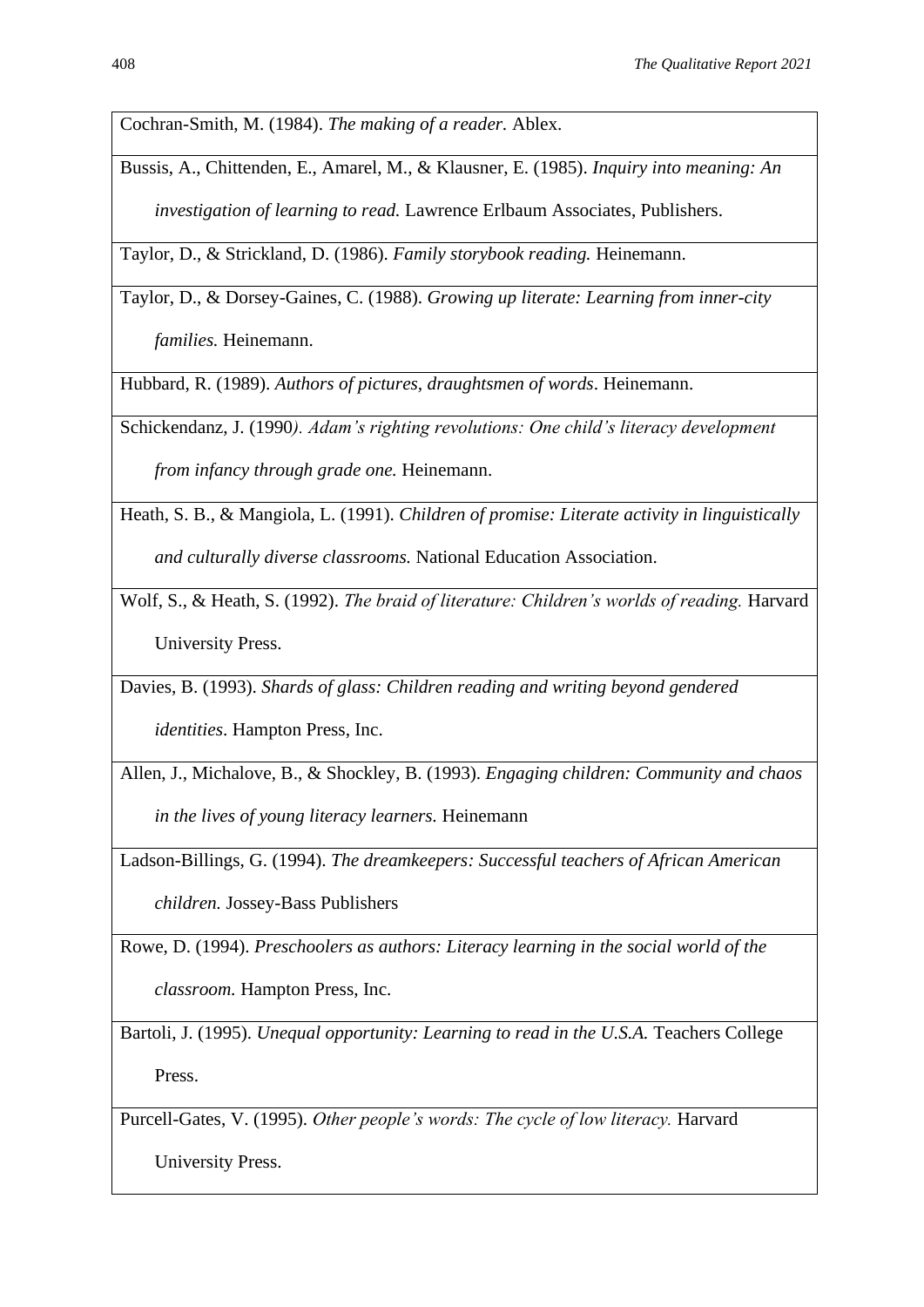Shockley, B., Michalove, B., & Allen, J. (1995). *Engaging families: Connecting home and school literacy communities.* Heinemann.

Martens, P. (1996). *I already know how to read: A child's view of literacy*. Heinemann.

Dyson, A. (1997). *Writing superheroes: Contemporary childhood popular culture and classroom literacy.* Teachers College Press.

Gallas, K. (1998). *"Sometimes I can be anything.": Power, gender, and identity in a primary classroom*. Teachers College Press.

Ballenger, C. (1999). *Teaching other people's children: Literacy and learning in a bilingual classroom*. Teachers College Press.

Barone, D. (1999). *Resilient children: Stories of poverty, drug exposure, and literacy* 

*development*. International Reading Association and Chicago: National Council of

Teachers of English.

Lewis, C. (2001). *Literary practices as social acts: Power, status, and cultural norms in the classroom*. Lawrence Erlbaum Associates, Publishers.

Newkirk, T. (2002). *Misreading masculinity: Boys, literacy, and popular culture*.

Heinemann.

Hicks, D. (2002). *Reading lives: Working-class children and literacy learning*. Teachers College Press.

Compton-Lilly, C. (2003). *Reading Families: The literate lives of urban children.* Teachers College Press.

Dyson, A. (2003). *The brothers and sisters learn to write: Popular literacies in childhood and school culture.* Teachers College Press.

Barone, D. (2006). *Narrowing the literacy gap: What works in high-poverty schools.*

Guilford Press.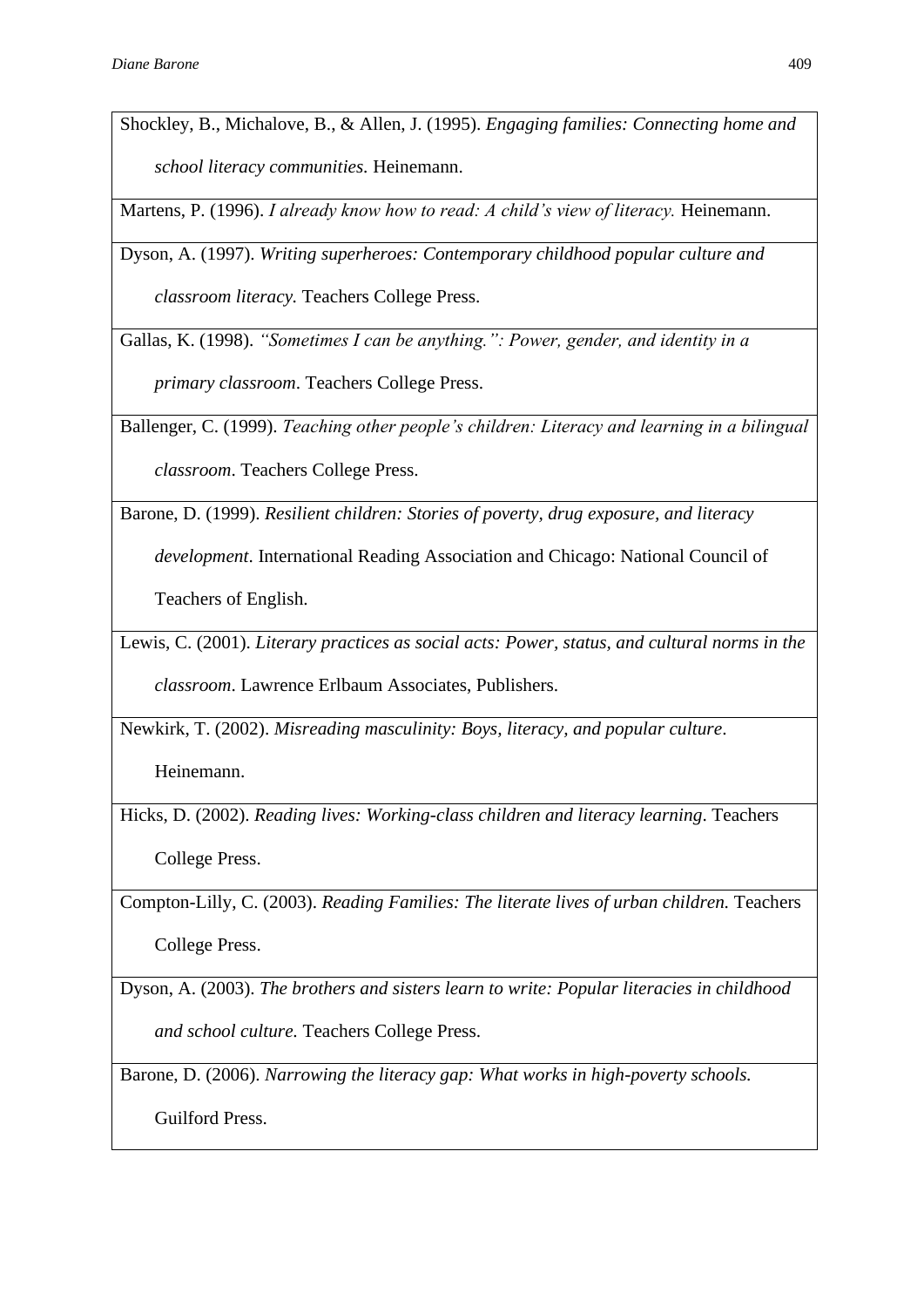Compton-Lilly, C. (2007)*. Re-reading families: The literate lives of urban children- four years later.* Teachers College Press.

Sipe, L. (2008). *Storytime: Young children's literary understanding in the classroom*.

Teachers College Press.

Pantaleo, S. (2008). *Exploring student response to contemporary picturebooks.* University

of Toronto Press.

Genishi, C., & Dyson, A. (2009). *Children language and literacy: Diverse learners in* 

*diverse times*. Teachers College Press

*Note*. Studies in bold were the representative studies.